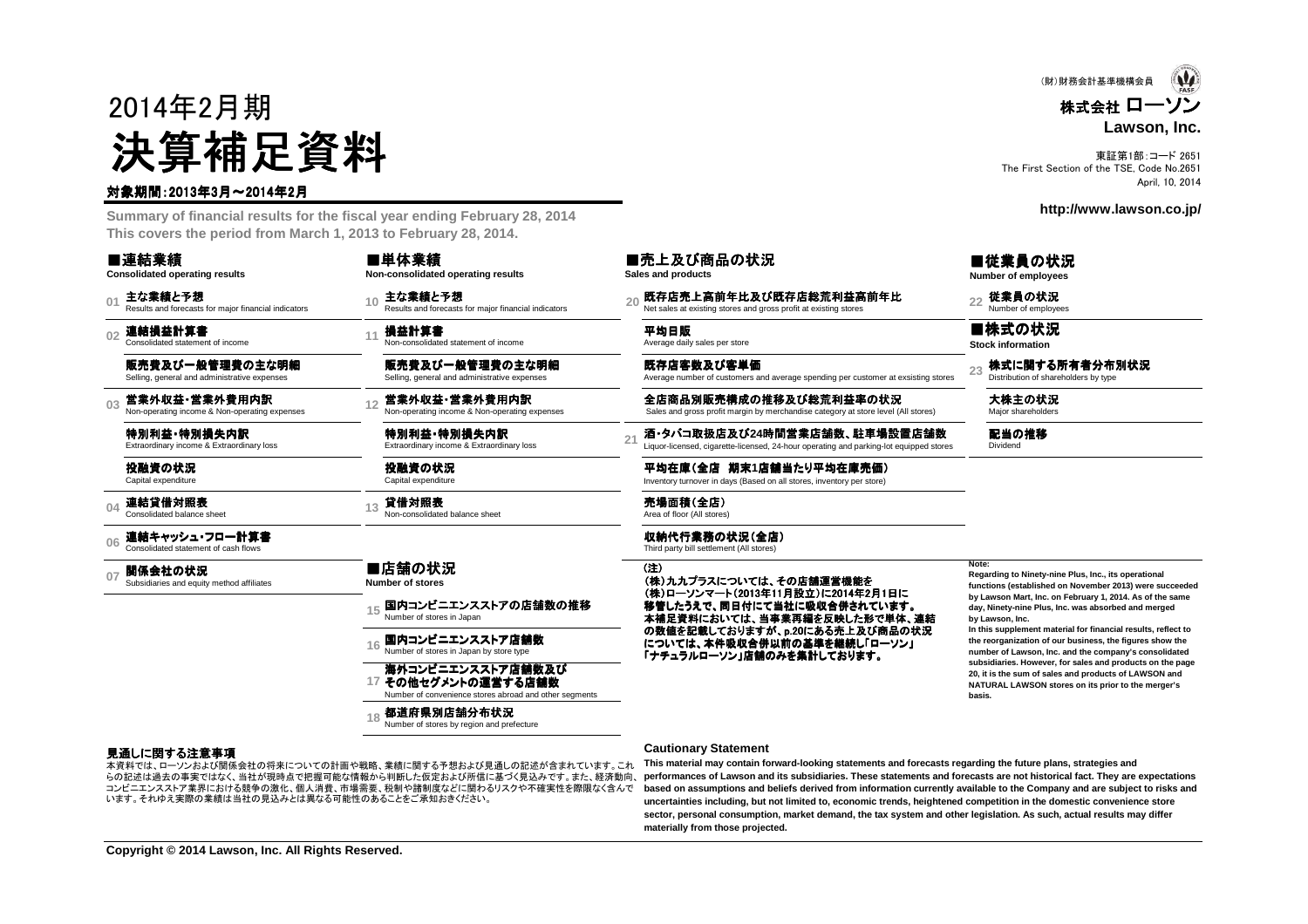### **LAWSON**

■主な業績と予想 Results and forecasts for major financial indicators<br>←←←

|                                                                                                                                                                                                                                                               | 2011年度/FY2011                     |         | 2012年度/FY2012                                                |         | 2013年度/FY2013                     |         | 2014年度(計画)/FY2014(Forecast) *3                                                                                                                                                                                                                                                                                                                                                                                                                                                                                                                                                                                                                       |                          |                                   |                 |
|---------------------------------------------------------------------------------------------------------------------------------------------------------------------------------------------------------------------------------------------------------------|-----------------------------------|---------|--------------------------------------------------------------|---------|-----------------------------------|---------|------------------------------------------------------------------------------------------------------------------------------------------------------------------------------------------------------------------------------------------------------------------------------------------------------------------------------------------------------------------------------------------------------------------------------------------------------------------------------------------------------------------------------------------------------------------------------------------------------------------------------------------------------|--------------------------|-----------------------------------|-----------------|
|                                                                                                                                                                                                                                                               | 通期/Full year                      |         | 通期/Full year                                                 |         | 通期/Full year                      |         | 第2四半期累計期間/2Q                                                                                                                                                                                                                                                                                                                                                                                                                                                                                                                                                                                                                                         |                          | 通期計画/Full year                    |                 |
|                                                                                                                                                                                                                                                               | 2011.3.1 - 2012.2.29<br>金額/Amount | 前年比/YoY | 2012.3.1 - 2013.2.28<br>金額/Amount                            | 前年比/YoY | 2013.3.1 - 2014.2.28<br>金額/Amount | 前年比/YoY | 2014.3.1 - 2014.8.31<br>金額/Amount                                                                                                                                                                                                                                                                                                                                                                                                                                                                                                                                                                                                                    | 前年比/YoY                  | 2014.3.1 - 2015.2.28<br>金額/Amount | 前年比/YoY         |
| チェーン全店売上高(百万円)<br>Net sales of all convenience stores (millions of yen)                                                                                                                                                                                       | 1,825,809                         | 108.5%  | 1,906,547                                                    | 104.4%  | 1,945,394                         | 102.0%  | 1,024,000                                                                                                                                                                                                                                                                                                                                                                                                                                                                                                                                                                                                                                            | 103.1%                   | 2,029,000                         | 104.3%          |
| 加盟店売上高(百万円)<br>Net sales of franchised stores (millions of yen)                                                                                                                                                                                               | 1,651,693                         | 110.1%  | 1,748,920                                                    | 105.9%  | 1,811,417                         | 103.6%  | $\overline{\phantom{0}}$                                                                                                                                                                                                                                                                                                                                                                                                                                                                                                                                                                                                                             | $\overline{\phantom{a}}$ | $\overline{\phantom{0}}$          |                 |
| 直営店売上高(百万円)<br>Net sales of Company-operated stores (millions of yen)                                                                                                                                                                                         | 174,115                           | 95.0%   | 157,627                                                      | 90.5%   | 133,976                           | 85.0%   | $\overline{\phantom{0}}$                                                                                                                                                                                                                                                                                                                                                                                                                                                                                                                                                                                                                             | $\overline{\phantom{m}}$ | $-$                               |                 |
| <b>営業総収入</b> (百万円) <sup>*1</sup> Gross operating revenues (millions of yen)                                                                                                                                                                                   | 478.957                           | 108.5%  | 487.445                                                      | 101.8%  | 485.247                           | 99.5%   | 252,000                                                                                                                                                                                                                                                                                                                                                                                                                                                                                                                                                                                                                                              | 101.5%                   | 498,000                           | 102.6%          |
| <b>営業利益</b> (百万円) Operating profit (millions of yen)                                                                                                                                                                                                          | 61,769                            | 111.2%  | 66,246                                                       | 107.2%  | 68,126                            | 102.8%  | 37,900                                                                                                                                                                                                                                                                                                                                                                                                                                                                                                                                                                                                                                               | 106.4%                   | 75,000                            | 110.1%          |
| 経常利益 (百万円) Recurring profit (millions of yen)                                                                                                                                                                                                                 | 61.728                            | 113.1%  | 65.926                                                       | 106.8%  | 68,880                            | 104.5%  | 37.200                                                                                                                                                                                                                                                                                                                                                                                                                                                                                                                                                                                                                                               | 104.7%                   | 73,900                            | 107.3%          |
| 当期純利益 (百万円) Net profit (millions of yen)                                                                                                                                                                                                                      | 24.885                            | 98.0%   | 33,182                                                       | 133.3%  | 37.965                            | 114.4%  | 19.400                                                                                                                                                                                                                                                                                                                                                                                                                                                                                                                                                                                                                                               | 101.8%                   | 38.900                            | 102.5%          |
| 1株当たり当期純利益 (円) <sup>*2</sup> Net profit per share (yen)                                                                                                                                                                                                       | 249.17                            |         |                                                              | 332.20  | 380.04                            |         | 194.18                                                                                                                                                                                                                                                                                                                                                                                                                                                                                                                                                                                                                                               |                          | 389.37                            |                 |
| 純資産 (百万円) Net assets (millions of yen)                                                                                                                                                                                                                        | 214,662                           |         | 230,181                                                      |         | 250,497                           |         | $\equiv$                                                                                                                                                                                                                                                                                                                                                                                                                                                                                                                                                                                                                                             |                          |                                   |                 |
| 総資産 (百万円) Total assets (millions of yen)                                                                                                                                                                                                                      | 531.453                           |         | 579.809                                                      |         | 620.992                           |         | $\overline{\phantom{0}}$                                                                                                                                                                                                                                                                                                                                                                                                                                                                                                                                                                                                                             |                          |                                   |                 |
| 1株当たり純資産 (円) Net assets per share (yen)                                                                                                                                                                                                                       | 2,114.00                          |         | 2,267.17                                                     |         | 2,455.25                          |         | $\overline{\phantom{0}}$                                                                                                                                                                                                                                                                                                                                                                                                                                                                                                                                                                                                                             |                          |                                   |                 |
| 総資産当期純利益率 ROA                                                                                                                                                                                                                                                 |                                   | 4.9%    |                                                              | 6.0%    |                                   | 6.3%    | $\overline{\phantom{0}}$                                                                                                                                                                                                                                                                                                                                                                                                                                                                                                                                                                                                                             |                          | $\overline{\phantom{a}}$          |                 |
| 自己資本当期純利益率 ROE                                                                                                                                                                                                                                                | 12.0%                             |         |                                                              | 15.2%   |                                   | 16.1%   | $\overline{\phantom{0}}$                                                                                                                                                                                                                                                                                                                                                                                                                                                                                                                                                                                                                             |                          | $\overline{\phantom{0}}$          |                 |
| 流動比率 Current ratio                                                                                                                                                                                                                                            |                                   | 73.5%   |                                                              | 75.2%   |                                   | 79.4%   | $\overline{\phantom{0}}$                                                                                                                                                                                                                                                                                                                                                                                                                                                                                                                                                                                                                             |                          | $\overline{\phantom{a}}$          |                 |
| 固定比率 Fixed ratio                                                                                                                                                                                                                                              | 175.8%                            |         |                                                              | 176.4%  | 173.3%                            |         | $\overline{\phantom{0}}$                                                                                                                                                                                                                                                                                                                                                                                                                                                                                                                                                                                                                             | $\overline{\phantom{m}}$ |                                   |                 |
| 自己資本比率 Shareholders' equity ratio                                                                                                                                                                                                                             | 39.7%                             |         |                                                              | 39.1%   | 39.5%                             |         | $\overline{\phantom{0}}$                                                                                                                                                                                                                                                                                                                                                                                                                                                                                                                                                                                                                             |                          | $\overline{\phantom{0}}$          |                 |
| 営業活動によるキャッシュ・フロー(百万円)<br>Net cash provided by (used in) operating activities (millions of yen)                                                                                                                                                                | 86,356                            |         | 85,188                                                       |         | 81,503                            |         |                                                                                                                                                                                                                                                                                                                                                                                                                                                                                                                                                                                                                                                      |                          |                                   |                 |
| 投資活動によるキャッシュ・フロー (百万円)<br>Net cash provided by (used in) investing activities (millions of yen)                                                                                                                                                               | $-52,912$                         |         | $-54,196$                                                    |         | $-47,924$                         |         |                                                                                                                                                                                                                                                                                                                                                                                                                                                                                                                                                                                                                                                      |                          |                                   |                 |
| 財務活動によるキャッシュ・フロー (百万円)<br>Net cash provided by (used in) financing activities (millions of yen)                                                                                                                                                               | $-27,544$                         |         | $-31,979$                                                    |         | $-39.650$                         |         |                                                                                                                                                                                                                                                                                                                                                                                                                                                                                                                                                                                                                                                      |                          |                                   |                 |
| 現金及び現金同等物の期末残高 (百万円)<br>Cash and cash equivalents at end of period (millions of yen)                                                                                                                                                                          | 73,670                            |         |                                                              | 72,766  | 68.759                            |         |                                                                                                                                                                                                                                                                                                                                                                                                                                                                                                                                                                                                                                                      |                          |                                   |                 |
| (注)<br>*1 営業総収入は直営店売上高、加盟店からの収入等の合計です。<br>*2 通期計画の1株当たり当期純利益に関しては、2014年2月28日現在の期末発行済株式数を用いて<br>算出しております。<br>*3 当社及び国内連結子会社の有形固定資産(リース資産を除く)の減価償却方法については、従来、<br>主として定率法を採用しておりましたが、次期連結会計期間より定額法に変更いたします。この変更により、<br>従来の方法に比べて、営業利益及び経常利益の予想はそれぞれ50億円増加しております。 |                                   |         | Note:<br>compared to results using declining-balance method. |         |                                   |         | *1 The gross operating revenues are a sum of total sales of Lawson group stores and commissions from franchised stores.<br>*2 Forecasted net profit per share in the full-year plan is calculated based on the number of outstanding share as of February 28, 2014.<br>*3 For the depreciation method for property, store and equipment (exclude lease assets), Lawson, Inc. and its domestic consolidated<br>subsidiaries adopt straight-line method instead of declining-balance method from next consolidated fiscal year.<br>Based on this change, operating profit, recurring profit are expected to increase by 5,000 million yen respectively |                          |                                   |                 |
| Copyright © 2014 Lawson, Inc. All Rights Reserved.                                                                                                                                                                                                            |                                   |         |                                                              |         |                                   |         |                                                                                                                                                                                                                                                                                                                                                                                                                                                                                                                                                                                                                                                      |                          |                                   | $\overline{01}$ |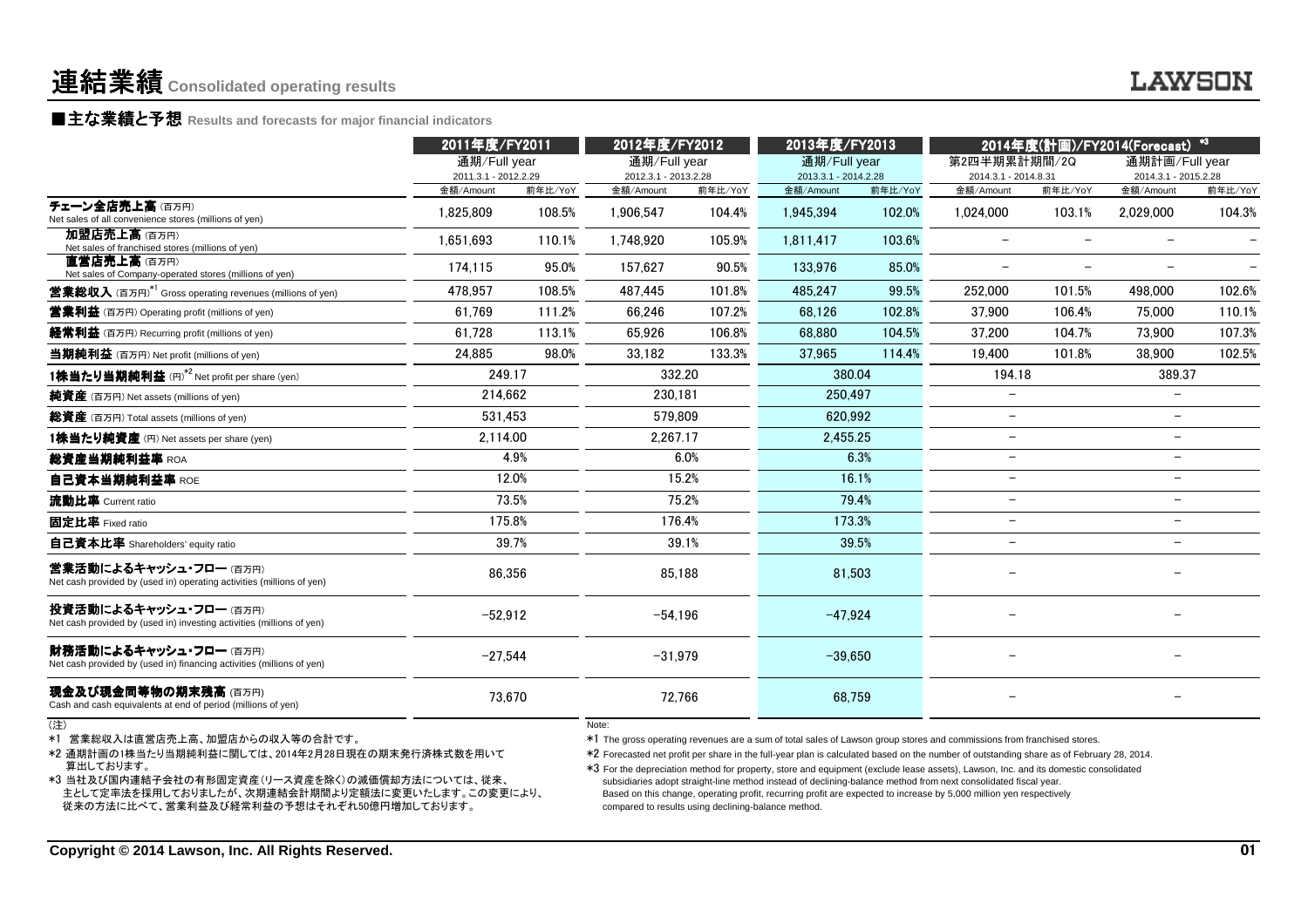## 連結業績**Consolidated operating results**

# ■連結損益計算書 ■連結損益計算書**Consolidated statement of income**

|                                                          |                 | 2011年度/FY2011        | 2012年度/FY2012        |                          | 2013年度/FY2013        |         | 前年増減                |  |
|----------------------------------------------------------|-----------------|----------------------|----------------------|--------------------------|----------------------|---------|---------------------|--|
|                                                          |                 | 2011.3.1 - 2012.2.29 | 2012.3.1 - 2013.2.28 |                          | 2013.3.1 - 2014.2.28 |         | Increase (Decrease) |  |
|                                                          |                 | 百万円/Millions of yen  | 百万円/Millions of yen  | 前年比/YoY                  | 百万円/Millions of yen  | 前年比/YoY | 百万円/Millions of yen |  |
| A.営業総収入 Gross operating revenues                         | $B + E$         | 478.957              | 487.445              | 101.8%                   | 485.247              | 99.5%   | $-2,197$            |  |
| $B.\overline{\textbf{h}}$ 上高 Net sales $*1$              |                 | 208.063              | 192.942              | 92.7%                    | 168.159              | 87.2%   | $-24,782$           |  |
| C.売上原価 Cost of goods sold <sup>*2</sup>                  |                 | 156,245              | 144.885              | 92.7%                    | 126,637              | 87.4%   | $-18,247$           |  |
| D.売上総利益 Gross profit on sales*3                          | $B - C$         | 51,817               | 48,056               | 92.7%                    | 41.521               | 86.4%   | $-6,534$            |  |
| <b>E.営業収入</b> Operating revenues                         | $F + G$         | 270,893              | 294.503              | 108.7%                   | 317.088              | 107.7%  | 22,584              |  |
| F.加盟店からの収入 Franchise commission from franchised stores   |                 | 215,573              | 230,002              | 106.7%                   | 242.078              | 105.3%  | 12,075              |  |
| G.その他の営業収入 Other                                         |                 | 55.320               | 64.500               | 116.6%                   | 75,009               | 116.3%  | 10,509              |  |
| H.営業総利益 Gross operating profit                           | $A - C = D + E$ | 322,711              | 342.560              | 106.2%                   | 358.610              | 104.7%  | 16,050              |  |
| L販売費及び一般管理費 Selling, general and administrative expenses |                 | 260.941              | 276.313              | 105.9%                   | 290.483              | 105.1%  | 14,169              |  |
| <b>J.営業利益</b> Operating profit                           | $H - I$         | 61,769               | 66.246               | 107.2%                   | 68.126               | 102.8%  | 1,880               |  |
| 営業外収益 Non-operating income                               |                 | 2,268                | 2,211                | 97.5%                    | 3.195                | 144.5%  | 984                 |  |
| 営業外費用 Non-operating expenses                             |                 | 2,309                | 2,531                | 109.6%                   | 2,442                | 96.5%   | $-88$               |  |
| 経常利益 Recurring profit                                    |                 | 61,728               | 65.926               | 106.8%                   | 68.880               | 104.5%  | 2,954               |  |
| 特別利益 Extraordinary gain                                  |                 | 2.059                | 381                  | 18.5%                    | 466                  | 122.4%  | 85                  |  |
| 特別損失 Extraordinary loss                                  |                 | 17,502               | 6.717                | 38.4%                    | 9.560                | 142.3%  | 2,842               |  |
| 税金等調整前当期純利益 Income before income taxes                   |                 | 46.285               | 59.589               | 128.7%                   | 59.785               | 100.3%  | 196                 |  |
| 法人税、住民税及び事業税 Income taxes - current                      |                 | 22,963               | 25,345               | 110.4%                   | 26.758               | 105.6%  | 1,412               |  |
| 法人税等調整額 Deferred income taxes                            |                 | $-2,321$             | 748                  | $\overline{\phantom{0}}$ | $-5.136$             |         | $-5,884$            |  |
| 少数株主損益調整前当期純利益 Income before minority interests          |                 | 25,643               | 33,494               | 130.6%                   | 38,163               | 113.9%  | 4,668               |  |
| 少数株主利益 Minority interests in net profit                  |                 | 758                  | 311                  | 41.1%                    | 197                  | 63.3%   | $-114$              |  |
| 当期純利益 Net profit                                         |                 | 24,885               | 33,182               | 133.3%                   | 37,965               | 114.4%  | 4,782               |  |
|                                                          |                 |                      |                      |                          |                      |         |                     |  |

■販売費及び一般管理費の主な明細 **Selling, general and administrative expenses**

|                                                          | 2011年度/FY2011        | 2012年度/FY2012<br>2012.3.1 - 2013.2.28 |         | 2013年度/FY2013<br>2013.3.1 - 2014.2.28 |        | 前年増減<br>Increase (Decrease) |  |
|----------------------------------------------------------|----------------------|---------------------------------------|---------|---------------------------------------|--------|-----------------------------|--|
|                                                          | 2011.3.1 - 2012.2.29 |                                       |         |                                       |        |                             |  |
|                                                          | 百万円/Millions of yen  | 百万円/Millions of yen                   | 前年比/YoY | 百万円/Millions of yen                   | 前年比YoY | 百万円/Millions of yen         |  |
| 地代家賃 Rents                                               | 78.483               | 84.578                                | 107.8%  | 89.484                                | 105.8% | 4,906                       |  |
| 人件費 Personal expenses                                    | 60.886               | 60.012                                | 98.6%   | 58,990                                | 98.3%  | $-1.022$                    |  |
| 動産リース料 Equipment leasing charges                         | 8,204                | 5.913                                 | 72.1%   | 4,493                                 | 76.0%  | $-1,420$                    |  |
| 有形固定資産減価償却費 Depreciation of property and store equipment | 28.998               | 34.030                                | 117.4%  | 37.871                                | 111.3% | 3,841                       |  |
| 広告宣伝費 Advertising and promotional expenses               | 14.146               | 16.607                                | 117.4%  | 17.734                                | 106.8% | 1,126                       |  |
| その他 Other                                                | 70.221               | 75.171                                | 107.0%  | 81,908                                | 109.0% | 6,737                       |  |
| 合計 Total                                                 | 260.941              | 276.313                               | 105.9%  | 290.483                               | 105.1% | 14.169                      |  |
| (注)                                                      | Note:                |                                       |         |                                       |        |                             |  |

\*1「売上高」は、直営店売上高及びEコマース売上高の合計です。

\*2 「売上原価」は、商品売上原価です。

\*3 「売上総利益」は、商品売上総利益です。

\*1 Net sales of Company-owned stores and e-commerce business.

\*2 Cost of goods sold.

\*3 Gross profit on goods sales.

**LAWSON**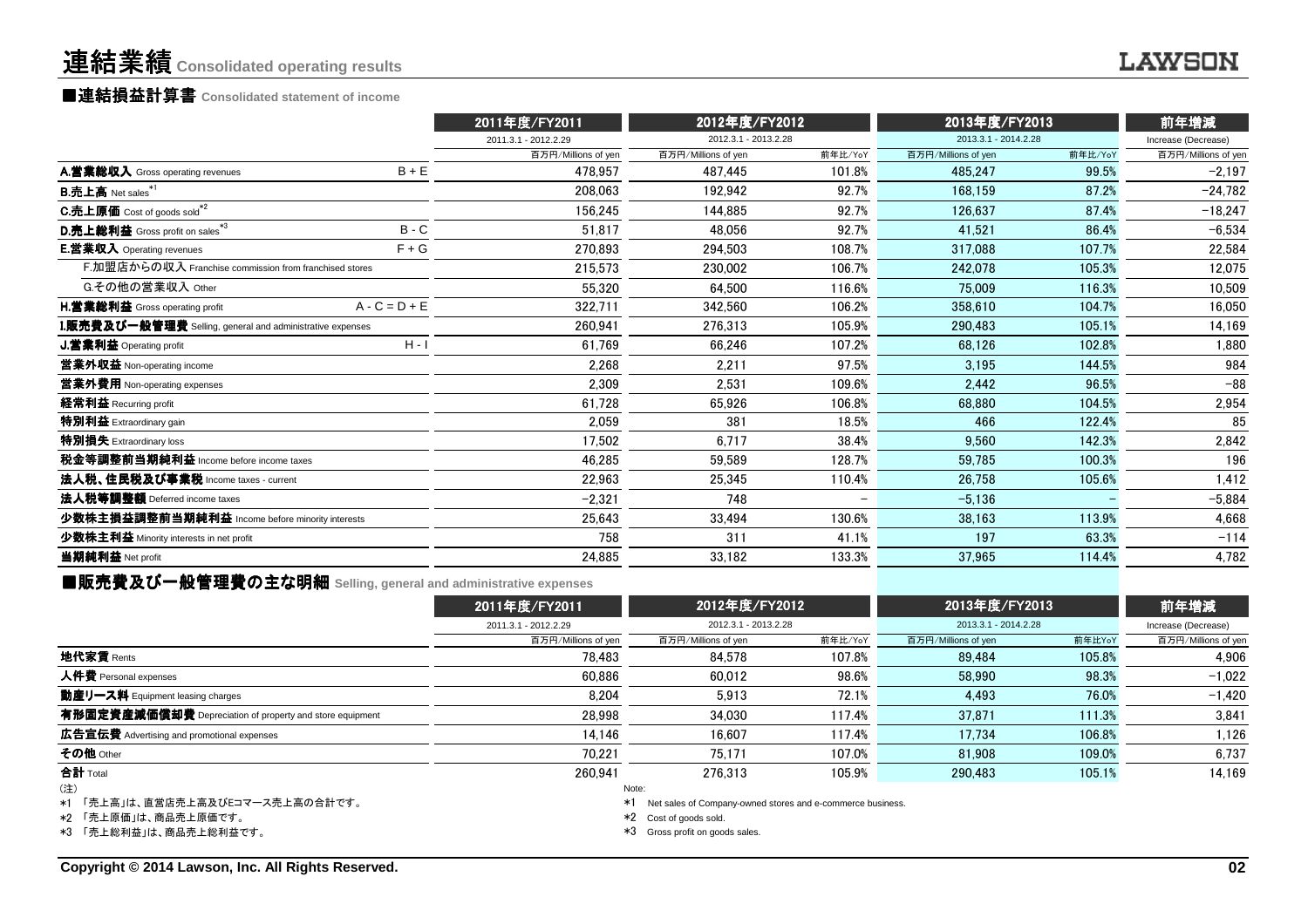連結業績**Consolidated operating results**

## **LAWSON**

| ■営業外収益·営業外費用内訳                                           | 2011年度/FY2011        | 2012年度/FY2012        | 2013年度/FY2013                                                                                       | 前年増減                |                                  |
|----------------------------------------------------------|----------------------|----------------------|-----------------------------------------------------------------------------------------------------|---------------------|----------------------------------|
| Non-operating income & Non-operating expenses            | 2011.3.1 - 2012.2.29 | 2012.3.1 - 2013.2.28 | 2013.3.1 - 2014.2.28                                                                                | Increase (Decrease) |                                  |
|                                                          | 百万円/Millions of yen  | 百万円/Millions of yen  | 百万円/Millions of yen                                                                                 | 百万円/Millions of yen |                                  |
| 受取利息 Interest received                                   | 672                  | 756                  | 860                                                                                                 | 104                 |                                  |
| 違約金収入 Penalty income                                     | 44                   | 265                  | 142                                                                                                 | $-123$              |                                  |
| 受取補償金 Compensation income                                | 446                  | 161                  | 794                                                                                                 | 632                 |                                  |
| 持分法による投資利益 Equity in earnings of affiliates              | 380                  | 394                  | 393                                                                                                 | $-0$                |                                  |
| その他 Other                                                | 723                  | 632                  | 1,004                                                                                               | 371                 |                                  |
| 営業外収益計 Non-operating income                              | 2,268                | 2,211                | 3,195                                                                                               | 984                 |                                  |
| 支払利息 Interest expense                                    | 1,122                | 1,231                | 1,294                                                                                               | 63                  |                                  |
| リース解約損 Loss on cancellation of store lease contract      | 661                  | 534                  | 570                                                                                                 | 36                  |                                  |
| その他 Other                                                | 526                  | 765                  | 577                                                                                                 | $-188$              |                                  |
| 営業外費用計 Non-operating expenses                            | 2,309                | 2,531                | 2,442                                                                                               | $-88$               |                                  |
| ■特別利益·特別損失内訳                                             | 2011年度/FY2011        | 2012年度/FY2012        | 2013年度/FY2013                                                                                       | 前年増減                |                                  |
| Extraordinary gain & extraordinary loss                  | 2011.3.1 - 2012.2.29 | 2012.3.1 - 2013.2.28 | 2013.3.1 - 2014.2.28                                                                                | Increase (Decrease) |                                  |
|                                                          | 百万円/Millions of yen  | 百万円/Millions of yen  | 百万円/Millions of yen                                                                                 | 百万円/Millions of yen |                                  |
| 段階取得に係る差益 Gain on step acquisitions                      | 1,570                |                      |                                                                                                     |                     |                                  |
| 投資有価証券売却益 Gain on sales of investment securities         |                      | 145                  | 403                                                                                                 | 258                 |                                  |
| 負ののれん発生益 Gain on negative goodwill                       | 291                  | 153                  |                                                                                                     | $-153$              |                                  |
| その他 Other                                                | 197                  | 82                   | 62                                                                                                  | $-20$               |                                  |
| 特別利益計 Extraordinary gain                                 | 2,059                | 381                  | 466                                                                                                 | 85                  |                                  |
| 固定資産除却損 Loss on retirement of noncurrent assets          | 2.068                | 1.641                | 2,648                                                                                               | 1.006               |                                  |
| 減損損失 Loss on impairment of long-lived assets             | 3,318                | 2,929                | 5,744                                                                                               | 2,814               |                                  |
| その他 Other                                                | 12,115               | 2,146                | 1,168                                                                                               | $-978$              |                                  |
| 特別損失計 Extraordinary loss                                 | 17,502               | 6,717                | 9,560                                                                                               | 2,842               |                                  |
| ■投融資の状況                                                  | 2011年度/FY2011        | 2012年度/FY2012        | 2013年度/FY2013                                                                                       | 前年増減                | 2014年度計画                         |
| <b>Capital expenditure</b>                               | 2011.3.1 - 2012.2.29 | 2012.3.1 - 2013.2.28 | 2013.3.1 - 2014.2.28                                                                                | Increase (Decrease) | Forecasts / 2014.3.1 - 2015.2.28 |
|                                                          | 百万円/Millions of yen  | 百万円/Millions of yen  | 百万円/Millions of yen                                                                                 | 百万円/Millions of yen | 百万円/Millions of yer              |
| 新店投資 New store investments                               | 21,596               | 33,132               | 32,229                                                                                              | $-903$              | 44,500                           |
| 既存店投資 Existing store investments                         | 10,240               | 8.768                | 7,077                                                                                               | $-1,691$            | 14,500                           |
| システム関連投資 IT-related investments                          | 7,744                | 5,907                | 5,361                                                                                               | $-546$              | 12.000                           |
| その他 Other                                                | 630                  | 3,237                | 2.066                                                                                               | $-1,17$             | 1.000                            |
| 投資小計 Subtotal                                            | 40,211               | 51,046               | 46,735                                                                                              | $-4,311$            | 72,000                           |
| 出資·融資 Investments and advances                           | 12,401               | 1,549                | 5,188                                                                                               | 3,639               | $-4.000$                         |
| リース Leases*                                              | 21,960               | 24,764               | 32,107                                                                                              | 7,343               | 40,000                           |
| 合計 Total                                                 | 74,572               | 77,360               | 84,031                                                                                              | 6.671               | 108,000                          |
| 有形固定資産減価償却費 Depreciation of property and store equipment | 28,998               | 34,030               | 37,871                                                                                              | 3,841               | 38,000                           |
| 無形固定資産償却費 Amortization of intangible assets              | 8,846                | 9,856                | 10,016                                                                                              | 160                 | 9.500                            |
| 減価償却費計 Total depreciation and amortization<br>注)         | 37,845               | 43.886<br>Note:      | 47,888                                                                                              | 4.002               | 47.500                           |
| * 2013年度のリース債務の返済による支出は17,477百万円です。                      |                      |                      | * The amount of repayments of lease obligations (consolidated) is 17,477 millions of yen in FY2013. |                     |                                  |

**Copyright © 2014 Lawson, Inc. All Rights Reserved.**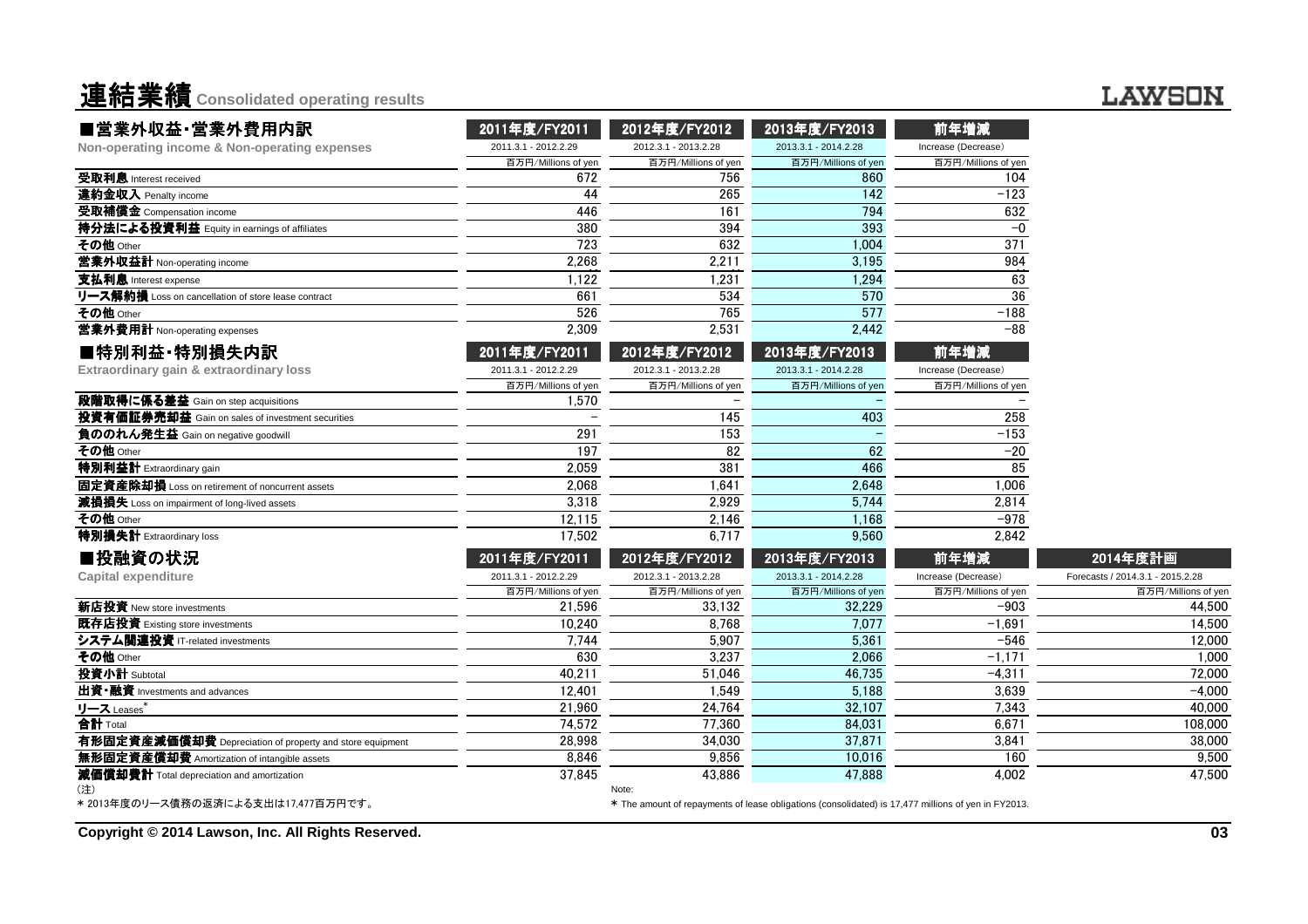# 連結業績 **Consolidated operating results**

### ■連結貸借対照表 Consolidated balance sheet

|                                                                            | 2011年度<br>(2012年2月29日現在) | 2012年度<br>(2013年2月28日現在) | 2013年度<br>(2014年2月28日現在) | 2012年度末からの増減                       |
|----------------------------------------------------------------------------|--------------------------|--------------------------|--------------------------|------------------------------------|
|                                                                            | FY2011 (As of 2012.2.29) | FY2012 (As of 2013.2.28) | FY2013 (As of 2014.2.28) | Increase (Decrease) from 2013.2.28 |
| [資産の部 Assets ]                                                             | 百万円/Millions of yen      | 百万円/Millions of yen      | 百万円/Millions of yen      | 百万円/Millions of yen                |
| 流動資産 Current assets                                                        | 160.157                  | 180.296                  | 195.784                  | 15,487                             |
| 現金及び預金 Cash and deposits                                                   | 79,074                   | 84,770                   | 76.763                   | $-8,006$                           |
| 加盟店貸勘定 Accounts receivable - due from franchised stores                    | 19.521                   | 25,374                   | 32.186                   | 6,812                              |
| 商品 Merchandise inventories                                                 | 8,075                    | 8,963                    | 9,596                    | 632                                |
| 前払費用 Prepaid expenses                                                      | 8.110                    | 8,793                    | 10.716                   | 1,923                              |
| 未収入金 Accounts receivable - other                                           | 32.645                   | 46,008                   | 54,193                   | 8,184                              |
| 繰延税金資産 Deferred tax assets                                                 | 4,800                    | 4,656                    | 4,481                    | $-175$                             |
| その他 Other                                                                  | 8.079                    | 3,011                    | 10.240                   | 7,228                              |
| 貸倒引当金 Allowance for doubtful accounts                                      | $-149$                   | $-1,281$                 | $-2,393$                 | $-1,112$                           |
| 固定資産 Non-current assets                                                    | 371,295                  | 399.513                  | 425.208                  | 25,695                             |
| 有形固定資産 Property, plant and equipment                                       | 183.835                  | 209.138                  | 233.436                  | 24,297                             |
| ・建物及び構築物 Buildings and structures                                          | 107.061                  | 118.372                  | 128.835                  | 10.462                             |
| ・車両運搬具及び工具器具備品 Vehicles, tools, furniture and fixtures                     | 14.013                   | 14.761                   | 12,083                   | $-2,678$                           |
| ・リース資産 Lease assets                                                        | 54.137                   | 65,799                   | 80,767                   | 14,967                             |
| •その他 Other                                                                 | 8.622                    | 10.205                   | 11.751                   | 1,545                              |
| 無形固定資産 Intangible assets                                                   | 38,977                   | 34,089                   | 28,480                   | $-5,608$                           |
| 投資その他の資産 Investments and other assets                                      | 148.483                  | 156,285                  | 163.291                  | 7.006                              |
| ・長期貸付金 Long-term loans receivable                                          | 32,138                   | 34,580                   | 33,727                   | $-853$                             |
| •差入保証金 Lease deposits                                                      | 83,665                   | 86.109                   | 86.150                   | 40                                 |
| •繰延税金資産 Deferred tax assets                                                | 16,870                   | 16,215                   | 21,627                   | 5,411                              |
| •その他 Other                                                                 | 31,659                   | 20,596                   | 22,751                   | 2,155                              |
| •貸倒引当金 Allowance for doubtful accounts                                     | $-15,851$                | $-1,217$                 | $-965$                   | 251                                |
| 資産合計 Total Assets                                                          | 531,453                  | 579,809                  | 620,992                  | 41,183                             |
| 有形固定資産の減価償却累計額<br>Accumulated depreciation of property and store equipment | 180,425                  | 207,651                  | 236,268                  | 28,616                             |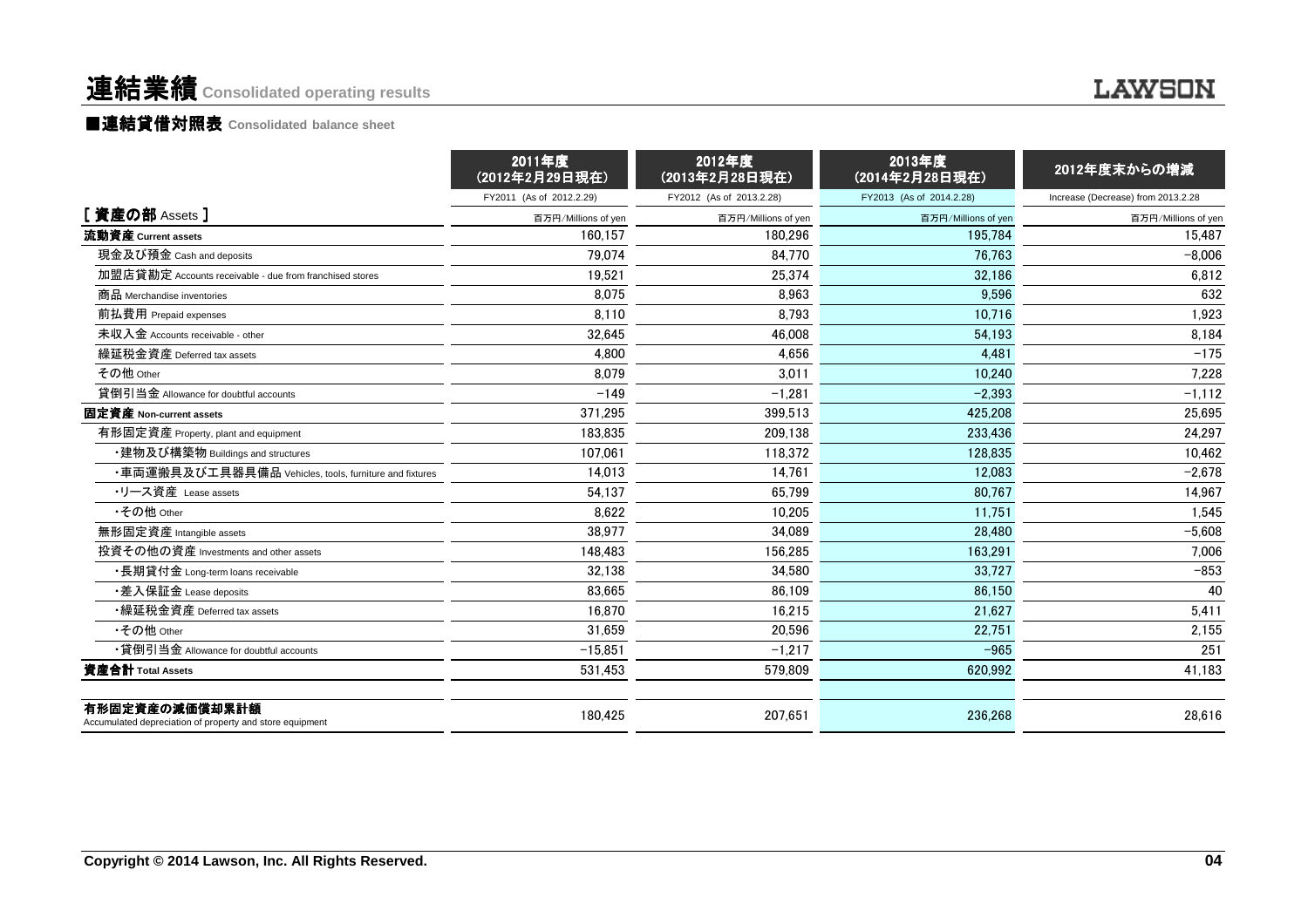|                                                                                             | 2011年度<br>(2012年2月29日現在) | 2012年度<br>(2013年2月28日現在) | 2013年度<br>(2014年2月28日現在) | 2012年度末からの増減                       |
|---------------------------------------------------------------------------------------------|--------------------------|--------------------------|--------------------------|------------------------------------|
|                                                                                             | FY2011 (As of 2012.2.29) | FY2012 (As of 2013.2.28) | FY2013 (As of 2014.2.28) | Increase (Decrease) from 2013.2.28 |
| [負債の部 Liabilities]                                                                          | 百万円/Millions of yen      | 百万円/Millions of yen      | 百万円/Millions of yen      | 百万円/Millions of yen                |
| 流動負債 Current liabilities                                                                    | 217.978                  | 239.794                  | 246.706                  | 6.912                              |
| 買掛金 Accounts payable - trade                                                                | 88,262                   | 87,187                   | 89.171                   | 1,983                              |
| 加盟店借勘定 Accounts payable - due to franchised stores                                          | 1.390                    | 1.403                    | 1.405                    |                                    |
| リース債務 Lease obligations                                                                     | 11,223                   | 14,489                   | 16.585                   | 2,096                              |
| 未払金 Accounts payable-other                                                                  | 17,541                   | 26,105                   | 29,344                   | 3,238                              |
| 未払法人税等 Income taxes payable                                                                 | 15,305                   | 14,474                   | 14.330                   | $-144$                             |
| 預り金 Deposits payable                                                                        | 75,004                   | 87,529                   | 87,585                   | 56                                 |
| 賞与引当金 Provision for bonuses                                                                 | 3.204                    | 2.544                    | 2.372                    | $-172$                             |
| ポイント引当金 Provision for point card certificates                                               | 701                      | 215                      | 132                      | $-82$                              |
| その他 Other                                                                                   | 5,345                    | 5,844                    | 5,780                    | $-63$                              |
| 固定負債 Non-current liabilities                                                                | 98.812                   | 109,833                  | 123.788                  | 13,954                             |
| 長期リース債務 Long-term lease obligations                                                         | 37,902                   | 47,207                   | 61,666                   | 14,459                             |
| 退職給付引当金 Liability for employees' retirement benefits                                        | 8.745                    | 9.898                    | 11,082                   | 1,184                              |
| 役員退職慰労引当金<br>Allowance for retirement benefits to executive officers and corporate auditors | 308                      | 332                      | 408                      | 76                                 |
| 長期預り保証金 Long-term guarantee deposits                                                        | 35,735                   | 34.804                   | 32,252                   | $-2,551$                           |
| 資産除去債務 Asset retirement obligations                                                         | 15,161                   | 16,682                   | 17,874                   | 1,191                              |
| その他 Other                                                                                   | 960                      | 907                      | 502                      | $-405$                             |
| 負債合計 Total liabilities                                                                      | 316,791                  | 349,627                  | 370.494                  | 20.867                             |
| [ 純資産の部 Net assets ]                                                                        |                          |                          |                          |                                    |
| 株主資本 Shareholders' equity                                                                   | 211,835                  | 225,785                  | 242.832                  | 17,047                             |
| 資本金 Common stock                                                                            | 58.506                   | 58.506                   | 58.506                   |                                    |
| 資本剰余金 Additional paid-in capital                                                            | 47.707                   | 47,718                   | 47,741                   | 22                                 |
| 利益剰余金 Retained earnings                                                                     | 107.249                  | 121.154                  | 138.141                  | 16,987                             |
| 自己株式 Treasury stock                                                                         | $-1,627$                 | $-1,593$                 | $-1,556$                 | 37                                 |
| その他の包括利益累計額 Accumulated other comprehensive income                                          | $-680$                   | 690                      | 2,456                    | 1,766                              |
| その他有価証券評価差額金<br>Net unrealized gain (loss) on available-for-sale securities                 | $-11$                    | 78                       | $-93$                    | $-171$                             |
| 土地再評価差額金 Revaluation reserve for land                                                       | $-567$                   | $-567$                   | $-567$                   |                                    |
| 為替換算調整勘定 Foreign currency translation adjustments                                           | $-101$                   | 1,179                    | 3,118                    | 1,938                              |
| 新株予約権 Subscription rights to shares                                                         | 442                      | 427                      | 557                      | 130                                |
| 少数株主持分 Minority interests                                                                   | 3,064                    | 3,279                    | 4,650                    | 1,371                              |
| 純資産合計 Net assets                                                                            | 214,662                  | 230,181                  | 250,497                  | 20,315                             |
| 負債純資産合計 Liabilities and net assets                                                          | 531,453                  | 579,809                  | 620,992                  | 41,183                             |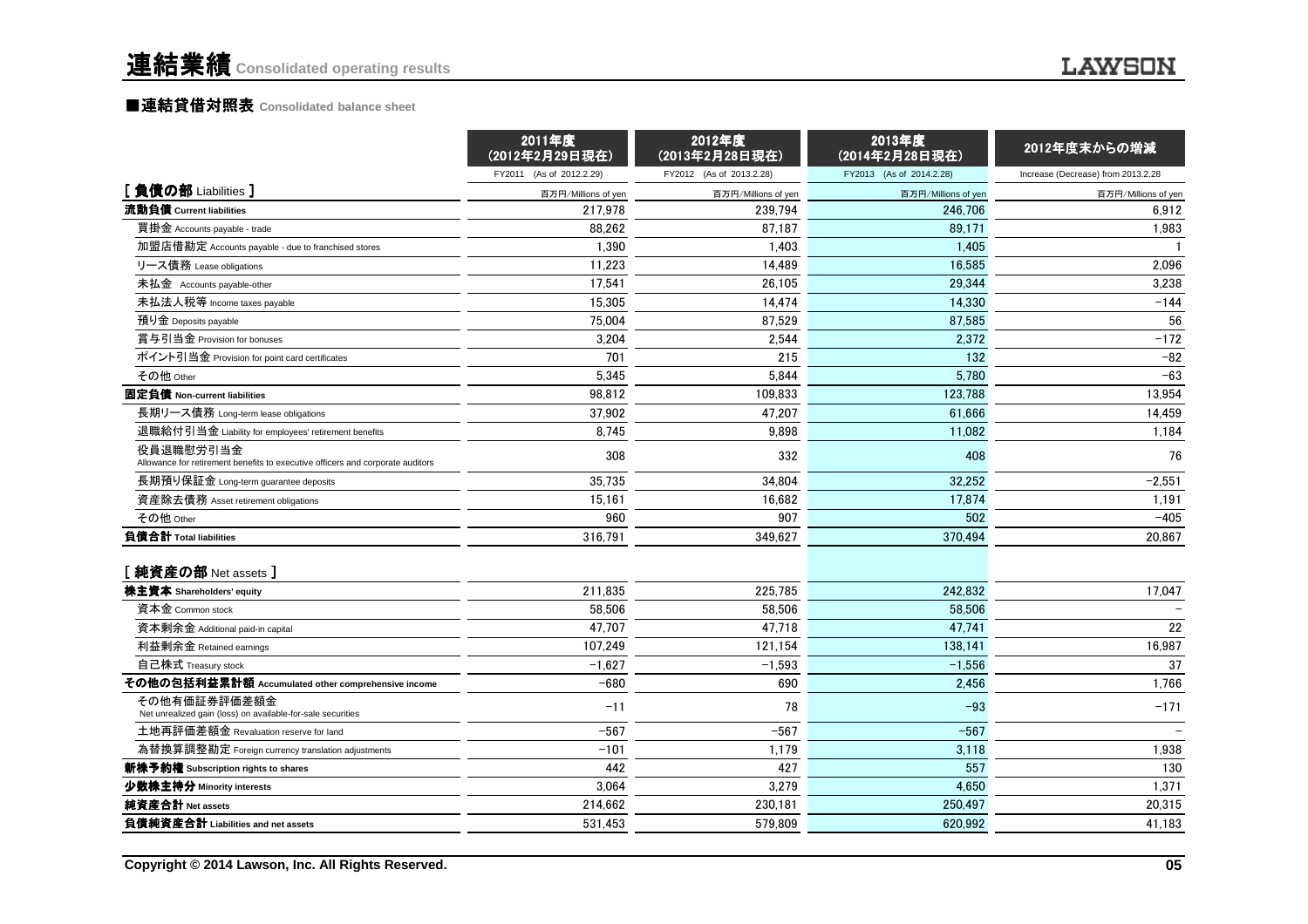## ■連結キャッシュ・フロー計算書 Consolidated statement of cash flows<br>————————————————————

|                                                                                                                           | 2011年度/FY2011        | 2012年度/FY2012        | 2013年度/FY2013        | 前年増減                |  |
|---------------------------------------------------------------------------------------------------------------------------|----------------------|----------------------|----------------------|---------------------|--|
| Ⅰ.営業活動によるキャッシュ・フロー                                                                                                        | 2011.3.1 - 2012.2.29 | 2012.3.1 - 2013.2.28 | 2013.3.1 - 2014.2.28 | Increase (Decrease) |  |
| I.Net cash provided by (used in) operating activities                                                                     | 百万円/Millions of yen  | 百万円/Millions of yen  | 百万円/Millions of yen  | 百万円/Millions of yen |  |
| 税金等調整前当期純利益 Income before income taxes                                                                                    | 46.285               | 59.589               | 59.785               | 196                 |  |
| 減価償却費 Depreciation and amortization                                                                                       | 37,845               | 43.886               | 47,888               | 4,002               |  |
| 減損損失 Impairment loss                                                                                                      | 3,318                | 2,929                | 5,744                | 2,814               |  |
| 売上債権の増減額(マイナスは増加)<br>Decrease (increase) in notes and accounts receivable                                                 | $-1,348$             | $-5,781$             | $-6,648$             | $-866$              |  |
| 仕入債務の増減額(マイナスは減少)<br>Increase (decrease) in notes and accounts payable                                                    | 3,053                | $-1,203$             | 65                   | 1,269               |  |
| 未払金の増減額(マイナスは減少) Increase (decrease) in accounts payable - other                                                          | -1,341               | 8,592                | 2,907                | $-5,684$            |  |
| 預り金の増減額(マイナスは減少) Increase (decrease) in deposits payable                                                                  | 12,656               | 12,524               | 50                   | $-12,473$           |  |
| 災害損失の支払額 Payments for loss on disaster                                                                                    | -3,372               |                      |                      |                     |  |
| 法人税等の支払額 Income taxes paid                                                                                                | $-18,405$            | $-26.224$            | $-26,956$            | $-731$              |  |
| その他 Other - net                                                                                                           | 7,666                | $-9.121$             | $-1,334$             | 7,787               |  |
| 営業活動によるキャッシュ・フロー Net cash provided by (used in) operating activities                                                      | 86,356               | 85,188               | 81,503               | $-3,685$            |  |
| Ⅱ.投資活動によるキャッシュ・フロー<br>II. Net cash provided by (used in) investing activities<br>定期預金の預入による支出 Payments into time deposits | $-20,404$            | $-23,900$            | $-22.000$            | 1,900               |  |
| 定期預金の払戻による収入 Proceeds from withdrawal of time deposits                                                                    | 20.104               | 22,300               | 26,000               | 3,699               |  |
| 関係会社株式の取得による支出 Increase in advances to associated company                                                                 | $-6,335$             | $-1,327$             | $-4,051$             | $-2,724$            |  |
| 有形固定資産の取得による支出 Purchase of property, plant and equipment                                                                  | $-28,866$            | $-37.263$            | $-34,857$            | 2,405               |  |
| 無形固定資産の取得による支出 Purchase of intangible assets                                                                              | $-7.449$             | $-5.658$             | $-5,499$             | 159                 |  |
| 差入保証金の増減額(純額) Increase(decrease) in lease deposit - net                                                                   | $-1,932$             | $-2,429$             | 8                    | 2,438               |  |
| その他 Other - net                                                                                                           | $-8.028$             | $-5,916$             | $-7,523$             | $-1,606$            |  |
| 投資活動によるキャッシュ・フロー Net cash provided by (used in) investing activities                                                      | $-52,912$            | $-54,196$            | $-47,924$            | 6,272               |  |
| Ⅲ.財務活動によるキャッシュ・フロー<br>III. Net cash provided by (used in) financing activities                                            |                      |                      |                      |                     |  |
| 短期借入金の純増減額 Net increase (decrease) in short-term loans payable                                                            |                      | 1.431                | $-1.061$             | $-2,492$            |  |
| リース債務の返済による支出 Repayments of lease obligations                                                                             | $-10,382$            | $-13,769$            | $-17,477$            | $-3,708$            |  |
| 配当金の支払額 Cash dividends paid                                                                                               | $-17,177$            | $-19,278$            | $-20,978$            | $-1,700$            |  |
| その他 Other - net                                                                                                           | 14                   | $-363$               | $-132$               | 230                 |  |
| 財務活動によるキャッシュ・フロー Net cash provided by (used in) financing activities                                                      | $-27,544$            | $-31,979$            | $-39,650$            | $-7,670$            |  |
| IV.現金及び現金同等物の期末残高<br>IV. Cash and cash equivalents at end of period                                                       | 73,670               | 72,766               | 68,759               | $-4,006$            |  |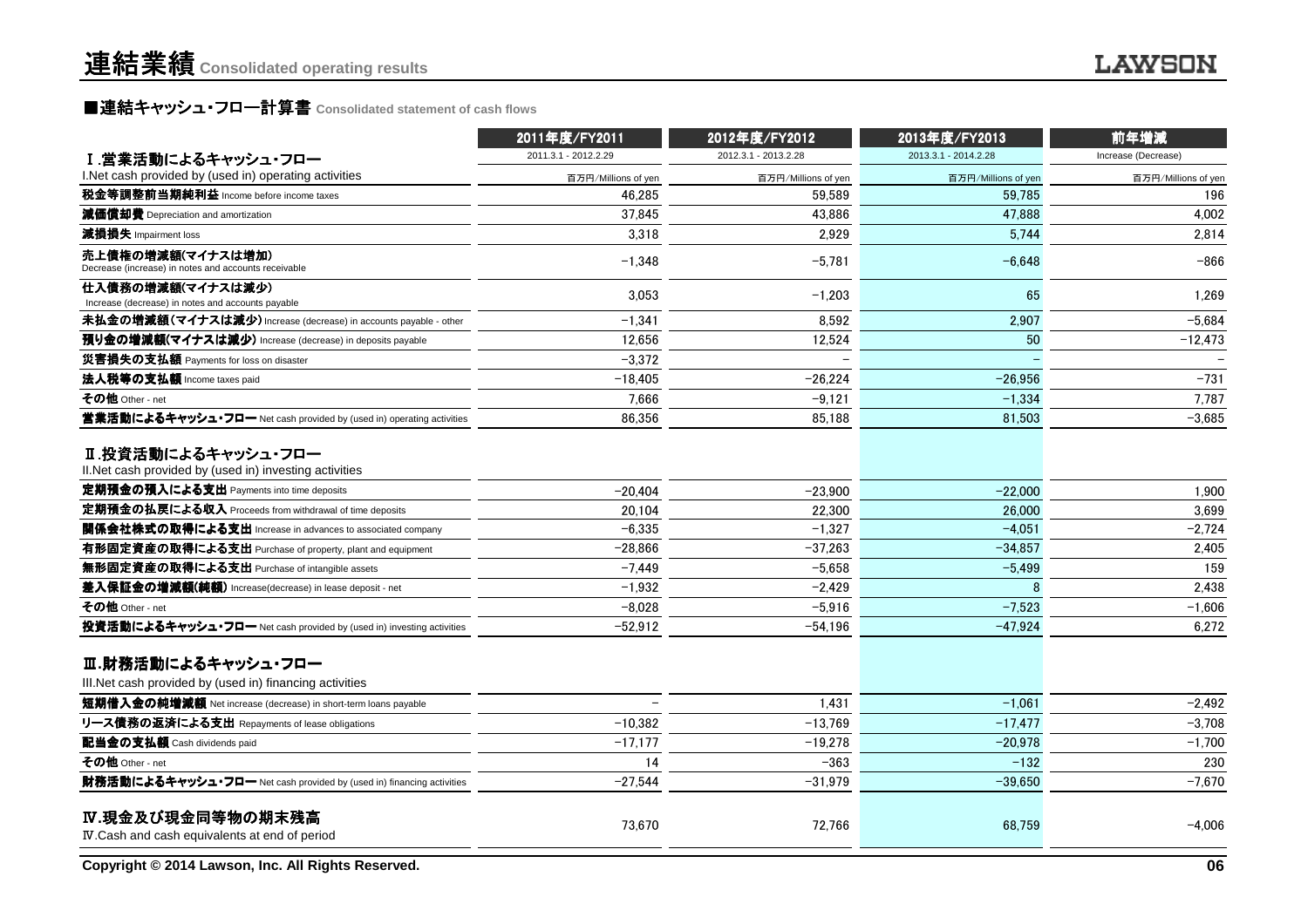連結業績**Consolidated operating results**

#### ■関係会社の状況 **Subsidiaries and equity method affiliates**

| 1.連結子会社                        |                  | (株)九九プラス                                                                   |                     | (株)ローソンマート                                                                                                                           |                          |                                                                                            | 上海華聯羅森有限公司                          |          |                     |  |
|--------------------------------|------------------|----------------------------------------------------------------------------|---------------------|--------------------------------------------------------------------------------------------------------------------------------------|--------------------------|--------------------------------------------------------------------------------------------|-------------------------------------|----------|---------------------|--|
| 1. Consolidated subsidiaries   |                  | Ninety-nine Plus, Inc.                                                     |                     | Lawson Mart, Inc.                                                                                                                    |                          |                                                                                            | Shanghai Hualian Lawson, Inc.       |          |                     |  |
| 設立日 Date of establishment      | 2000年10月 2000.10 |                                                                            |                     | 2013年11月 2013.11                                                                                                                     |                          |                                                                                            | 1996年2月 1996.2                      |          |                     |  |
| 決算月 Fiscal year end            | $2月$ February    |                                                                            |                     | $2月$ February                                                                                                                        |                          |                                                                                            | $12月$ December                      |          |                     |  |
| 出資比率 Share                     |                  | 100.0%                                                                     |                     |                                                                                                                                      | 100.0%                   |                                                                                            |                                     | 94.0%    |                     |  |
| 事業内容 Business activities       |                  | 生鮮食品コンビニエンスストア事業<br>Operation of a chain of fresh foods convenience stores |                     | 「ローソンマート」「ローソンストア100」の店舗運営<br>及び指導並びに商品関連事業<br>Store operation and merchandising function of<br>"LAWSON MART" and "LAWSON STORE100". |                          | 中国上海市におけるコンビニエンスストア事業<br>Lawson's chain-store development and operation in Shanghai, China |                                     |          |                     |  |
| 他出資者 Other shareholders        |                  |                                                                            |                     |                                                                                                                                      |                          |                                                                                            | - 百聯集団有限公司 BAILIAN (GROUP) CO., LTI |          | 6.0%                |  |
|                                | 2012.2           | 2013.2                                                                     | $2014.1 *2$         | 2012.2                                                                                                                               | 2013.2                   | $2014.2 *2$                                                                                | 2011.12                             | 2012.12  | 2013.12             |  |
|                                |                  |                                                                            | 百万円/Millions of yen |                                                                                                                                      |                          | 百万円/Millions of yen                                                                        |                                     |          | 百万円/Millions of yen |  |
| チェーン全店売上高 Total net sales      | 196.375          | 201.207                                                                    | 178.636             | ۰                                                                                                                                    | -                        | 6.024                                                                                      | 1.073                               | 1.159    | 1.169               |  |
| 営業総収入 Total operating revenues | 141.801          | 131.869                                                                    | 100.226             | ۰                                                                                                                                    |                          | 6.667<br>-                                                                                 | 4.917                               | 903      | 1.289               |  |
| 営業利益 Operating profit          | 1.883            | 2.085                                                                      | 1.704               | $\overline{\phantom{0}}$                                                                                                             |                          | 99<br>$\overline{\phantom{0}}$                                                             | $-283$                              | $-574$   | $-404$              |  |
| 経常利益 Recurring profit          | 1.841            | 1.864                                                                      | 1.802               | $\overline{\phantom{0}}$                                                                                                             |                          | 98<br>-                                                                                    | $-278$                              | $-691$   | $-476$              |  |
| 当期純利益 Net profit               | $-747$           | 556                                                                        | 2.696               | $\overline{\phantom{0}}$                                                                                                             | $\overline{\phantom{0}}$ | 51                                                                                         | $-443$                              | $-2.034$ | $-1,568$            |  |

|                                |                                                                    | 重慶羅森便利店有限公司            |                          | 大連羅森便利店有限公司                                                                               |                           |                     | Saha Lawson, Co., Ltd.                     |                                                      |                                                                                |  |  |
|--------------------------------|--------------------------------------------------------------------|------------------------|--------------------------|-------------------------------------------------------------------------------------------|---------------------------|---------------------|--------------------------------------------|------------------------------------------------------|--------------------------------------------------------------------------------|--|--|
|                                |                                                                    | Chongqing Lawson, Inc. |                          |                                                                                           | Dalian Lawson, Inc.       |                     |                                            |                                                      |                                                                                |  |  |
| 設立日 Date of establishment      |                                                                    | 2010年4月 2010.4         |                          | 2011年9月 2011.9                                                                            |                           |                     | 2012年11月 2012.11                           |                                                      |                                                                                |  |  |
| 決算月 Fiscal year end            |                                                                    | 12月 December           |                          |                                                                                           | 12月 December              |                     |                                            | 12月 December                                         |                                                                                |  |  |
| 出資比率 Share                     | 100.0%                                                             |                        |                          |                                                                                           | 98.3%                     |                     |                                            | 49.0%                                                |                                                                                |  |  |
| 事業内容 Business activities       | Lawson's chain-store development and operation in Chongqing, China | 中国重慶市におけるコンビニエンスストア事業  |                          | 中国大連市におけるコンビニエンスストア事業<br>Lawson's chain-store development and operation in Dailian, China |                           |                     |                                            |                                                      | タイにおけるコンビニエンスストア事業<br>Operating stores "LAWSON 108" and "108 SHOP" in Thailand |  |  |
| 他出資者 Other shareholders        |                                                                    |                        |                          |                                                                                           | - 大連亜恵快餐有限公司 ACASYA. INC. |                     | 1.7% Saha Pathanapibul Plc. Co., Ltd.      |                                                      | 20.0%                                                                          |  |  |
|                                |                                                                    |                        |                          |                                                                                           |                           |                     | - Sahapattana Inter Holding Plc. Co., Ltd. |                                                      | 9.0%                                                                           |  |  |
|                                |                                                                    |                        |                          |                                                                                           |                           |                     | - I.C.C. International Plc. Co., Ltd.      |                                                      | 9.0%                                                                           |  |  |
|                                |                                                                    |                        | $\overline{\phantom{0}}$ |                                                                                           |                           |                     | - Thai Presidence Food Plc. Co., Ltd.      |                                                      | 9.0%                                                                           |  |  |
|                                |                                                                    |                        | -                        |                                                                                           |                           |                     | - Others                                   |                                                      | 4.0%                                                                           |  |  |
|                                | 2011.12                                                            | 2012.12                | 2013.12                  | 2011.12                                                                                   | 2012.12                   | 2013.12             | 2011.12                                    | 2012.12                                              | 2013.12                                                                        |  |  |
|                                |                                                                    |                        | 百万円/Millions of yen      |                                                                                           |                           | 百万円/Millions of yen |                                            |                                                      | 百万円/Millions of yen                                                            |  |  |
| チェーン全店売上高 Total net sales      | 255                                                                | 958                    | 1.770                    |                                                                                           | 175                       | 514                 |                                            | $\overline{\phantom{0}}$                             | 5,820                                                                          |  |  |
| 當業総収入 Total operating revenues | 257                                                                | 976                    | 1,843                    |                                                                                           | 175                       | 515                 |                                            | $\overline{\phantom{0}}$<br>-                        | 5,959                                                                          |  |  |
| 営業利益 Operating profit          | $-242$                                                             | $-671$                 | $-840$                   | $-20$                                                                                     | $-163$                    | $-226$              |                                            | $\overline{\phantom{0}}$                             | $-338$                                                                         |  |  |
| 経常利益 Recurring profit          | $-249$                                                             | $-663$                 | $-823$                   | $-26$                                                                                     | $-179$                    | $-204$              |                                            | $\overline{\phantom{0}}$                             | $-308$                                                                         |  |  |
| 当期純利益 Net profit               | $-248$                                                             | $-775$                 | $-832$                   | $-27$                                                                                     | $-196$                    | $-210$              |                                            | $\overline{\phantom{0}}$<br>$\overline{\phantom{0}}$ | $-524$                                                                         |  |  |

#### (注)

\*1 当社は、連結子会社であった(株)九九プラスを2014年2月1日に吸収合併いたしました。

\*2 (株)九九プラスは、2013年3月度から2014年度1月度までの業績、(株)ローソンマートは、2014年2月度の業績です。

Note: and the contract of the contract of the contract of the contract of the contract of the contract of the contract of the contract of the contract of the contract of the contract of the contract of the contract of the

\*1 Lawson, Inc. merged with Ninety Nine Plus, Inc., which was its consolidated subsidiary, on February 1, 2014.

\*2 Ninety-nine Plus, Inc.'s business performance is the achievement from March 2013 to January 2014while Lawson Mart, Inc.'s business performance is the achievement of February 2014.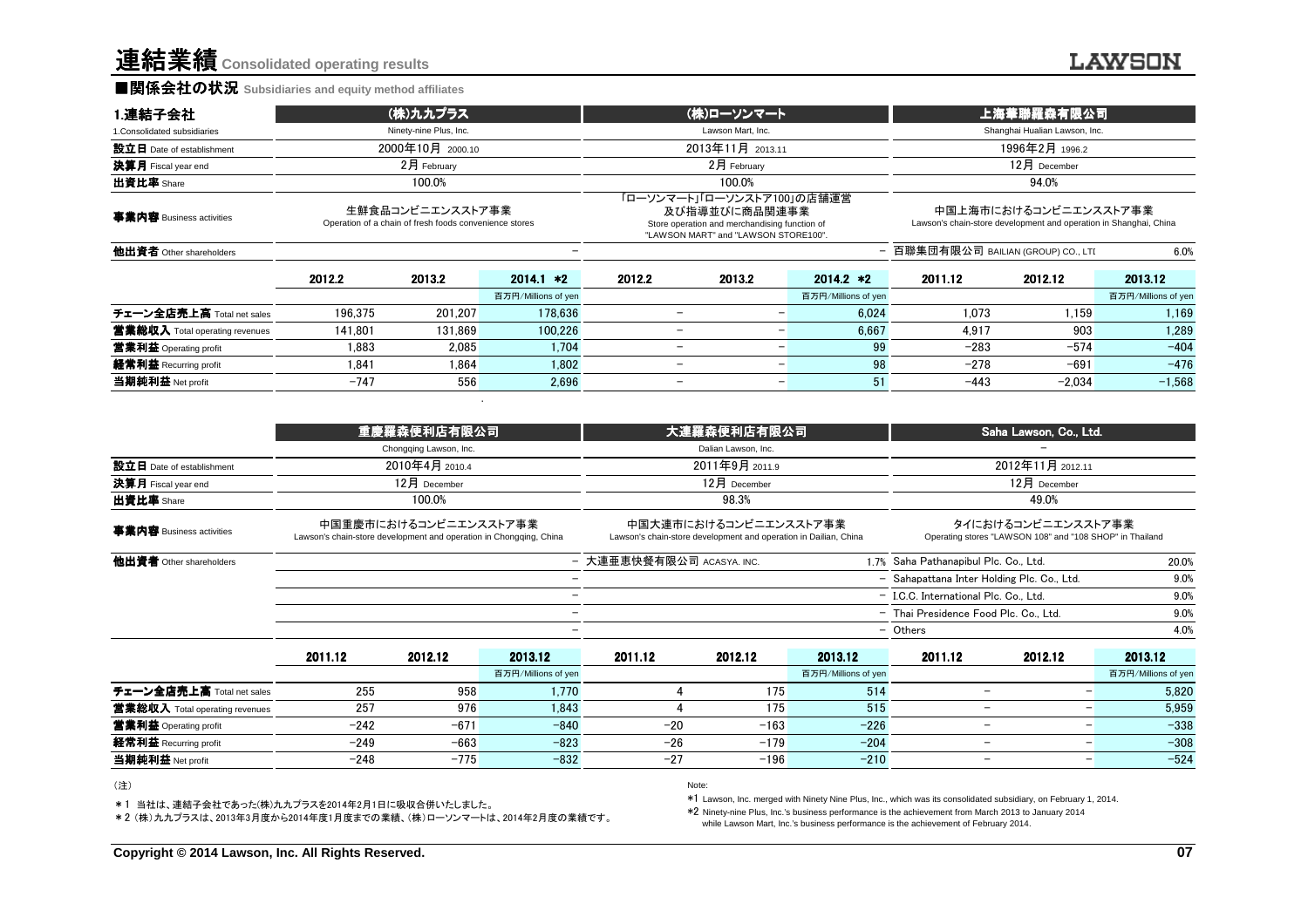#### ■関係会社の状況 **Subsidiaries and equity method affiliates**

|                                |                                                                                                                                                 | (株)ローソンHMVエンタテイメント             |                                         | (株)ローソン・エイティエム・ネットワークス                         |                           | (株)スマートキッチン         |                     |                                    |                     |
|--------------------------------|-------------------------------------------------------------------------------------------------------------------------------------------------|--------------------------------|-----------------------------------------|------------------------------------------------|---------------------------|---------------------|---------------------|------------------------------------|---------------------|
|                                |                                                                                                                                                 | Lawson HMV Entertainment. Inc. |                                         |                                                | Lawson ATM Networks, Inc. |                     | Smart Kitchen, Inc. |                                    |                     |
| 設立日 Date of establishment      |                                                                                                                                                 | 1992年7月 1992.7                 |                                         | 2001年5月 2001.5                                 |                           |                     | 2012年6月 2012.6      |                                    |                     |
| 決算月 Fiscal year end            |                                                                                                                                                 | 2月 February                    |                                         |                                                | 2月 February               |                     |                     | 2月 February                        |                     |
| 出資比率 Share                     |                                                                                                                                                 | 100.0%                         |                                         |                                                | 76.5%                     |                     |                     | 100.0%                             |                     |
| 事業内容 Business activities       | チケット販売・情報提供サービス業、音楽・映像ソフトの販売<br>現金自動預入払出機の運営<br>Ticket sales, e-commerce, advertising sales and other marketing activities<br>Operation of ATMs |                                |                                         |                                                |                           |                     |                     | 食品・食材のEC事業<br>Foods EC business    |                     |
| 他出資者 Other shareholders        |                                                                                                                                                 |                                |                                         | - 銀行(40行) Bank (40 companies)<br>23.2%         |                           |                     |                     |                                    |                     |
|                                |                                                                                                                                                 |                                |                                         | - セコム株式会社 SECOM Co., ltd.<br>0.1%              |                           |                     |                     |                                    |                     |
|                                |                                                                                                                                                 |                                |                                         | - 沖電気工業株式会社 Oki Electric Industry Co.,<br>0.1% |                           |                     |                     |                                    |                     |
|                                |                                                                                                                                                 |                                |                                         | - 日本通運株式会社 NIPPON EXPRESS Co., ltd.            |                           | 0.1%                |                     |                                    |                     |
|                                | 2012.2                                                                                                                                          | 2013.2                         | 2014.2                                  | 2012.2                                         | 2013.2                    | 2014.2              | 2012.2              | 2013.2                             | 2014.2              |
|                                |                                                                                                                                                 |                                | 百万円/Millions of yen                     |                                                |                           | 百万円/Millions of yen |                     |                                    | 百万円/Millions of yen |
| 営業総収入 Total operating revenues | 25.545                                                                                                                                          | 45.481                         | 45.313                                  | 23,062                                         | 23,975                    | 24.188              |                     | 26<br>$\overline{\phantom{0}}$     | 726                 |
| 営業利益 Operating profit          | 1.650                                                                                                                                           | 2.445                          | 2,818                                   | 3.639                                          | 4.753                     | 6.089               |                     | $-271$<br>$\overline{\phantom{a}}$ | $-1,489$            |
| 経常利益 Recurring profit          | 1,678                                                                                                                                           | 2,436                          | 2,805                                   | 3,470                                          | 4,587                     | 5,954               |                     | $-271$<br>$\overline{\phantom{0}}$ | $-1,499$            |
| 当期純利益 Net profit               | 2.073                                                                                                                                           | 2.450                          | 2.450                                   | 1.993                                          | 2.712                     | 3.689               |                     | $-271$<br>$\overline{\phantom{0}}$ | $-1,519$            |
|                                |                                                                                                                                                 |                                |                                         |                                                |                           | 台数/Unit             |                     |                                    |                     |
|                                |                                                                                                                                                 |                                | <b>ATM設置台数 Number of ATMs installed</b> | 9,002                                          | 9,672                     | 10,118              |                     |                                    |                     |

|                                | (株)ベストプラクティス                                                            |        |                     |  |  |  |  |
|--------------------------------|-------------------------------------------------------------------------|--------|---------------------|--|--|--|--|
|                                | BestPractice, Inc.                                                      |        |                     |  |  |  |  |
| 設立日 Date of establishment      | 2004年3月 2004.3                                                          |        |                     |  |  |  |  |
| 決算月 Fiscal year end            | 2月 Februarv                                                             |        |                     |  |  |  |  |
| 出資比率 Share                     | 100.0%                                                                  |        |                     |  |  |  |  |
| 事業内容 Business activities       | 店舗の経営の実態調査・分析業務<br>On-site inspections and analysis of store management |        |                     |  |  |  |  |
| 他出資者 Other shareholders        |                                                                         |        |                     |  |  |  |  |
|                                | 2012.2                                                                  | 2013.2 | 2014.2              |  |  |  |  |
|                                |                                                                         |        | 百万円/Millions of yen |  |  |  |  |
| 営業総収入 Total operating revenues | 898                                                                     | 1.061  | 1.079               |  |  |  |  |
| 営業利益 Operating profit          | $-14$                                                                   | 144    | 180                 |  |  |  |  |
| 経常利益 Recurring profit          | 136                                                                     | 145    | 180                 |  |  |  |  |
| 当期純利益 Net profit               | 85<br>76                                                                |        |                     |  |  |  |  |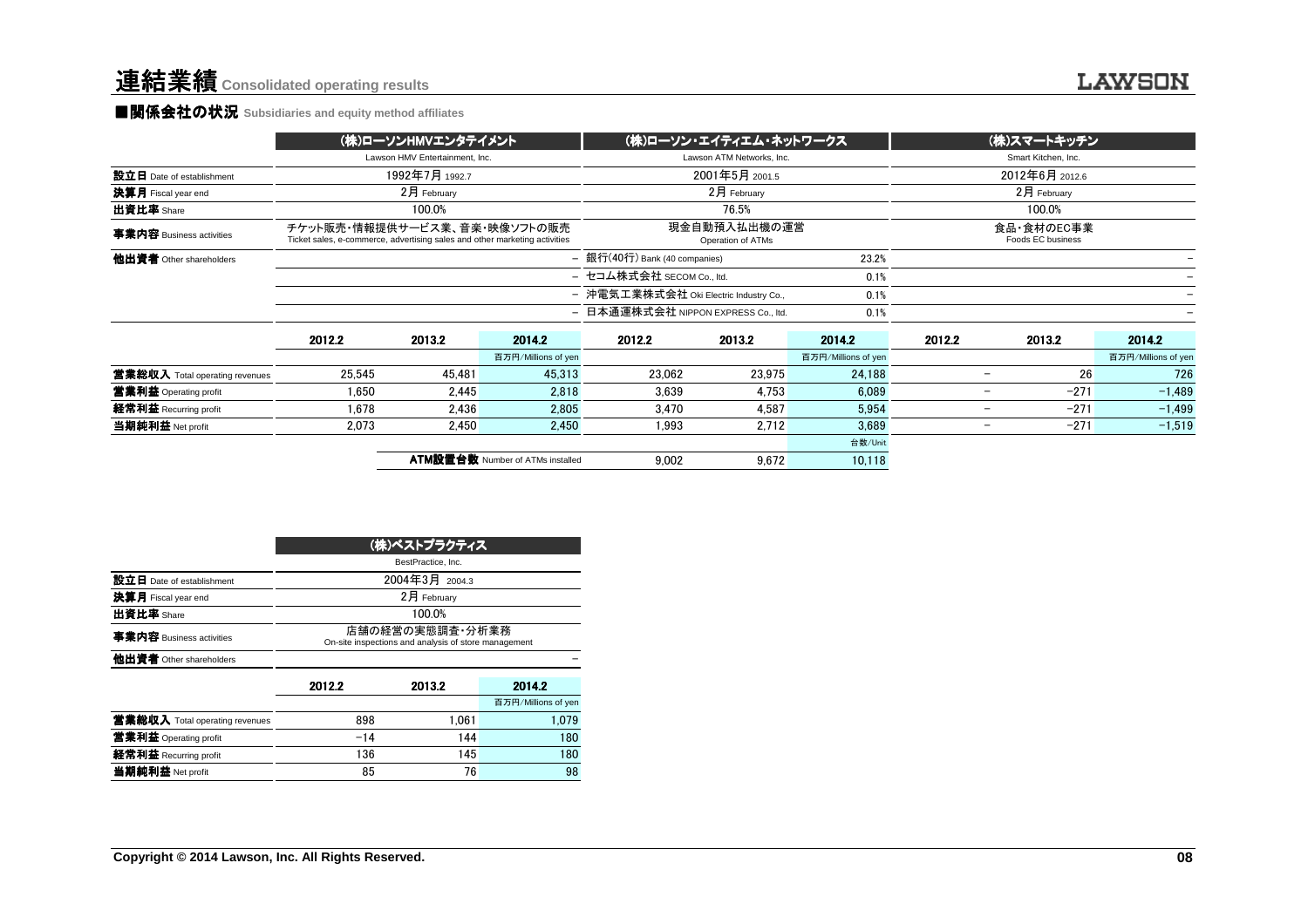#### ■関係会社の状況 **Subsidiaries and equity method affiliates**

|                           |                                                                             | (株)SCI         |                     |  |  |  |  |  |
|---------------------------|-----------------------------------------------------------------------------|----------------|---------------------|--|--|--|--|--|
|                           |                                                                             | SCI, Inc.      |                     |  |  |  |  |  |
| 設立日 Date of establishment |                                                                             | 2012年7月 2012.7 |                     |  |  |  |  |  |
| 決算月 Fiscal year end       | 2月 February                                                                 |                |                     |  |  |  |  |  |
| 出資比率 Share                | 100.0%                                                                      |                |                     |  |  |  |  |  |
| 事業内容 Business activities  | SCM機能子会社<br>Serving supply chain management of convenience store businesses |                |                     |  |  |  |  |  |
| 他出資者 Other shareholders   |                                                                             |                |                     |  |  |  |  |  |
|                           | 2012.2                                                                      | 2013.2         | 2014.2              |  |  |  |  |  |
|                           |                                                                             |                | 百万円/Millions of yen |  |  |  |  |  |
| 取扱高 Gross sales           |                                                                             | 33.842         | 74.460              |  |  |  |  |  |
| 営業利益 Operating profit     |                                                                             | 325            | 509                 |  |  |  |  |  |
| 経常利益 Recurring profit     |                                                                             | 325            | 509                 |  |  |  |  |  |
| 当期純利益 Net profit          |                                                                             | 196            | 300                 |  |  |  |  |  |

| 2.持分法適用関連会社                    |                          | (株)ローソン沖縄                                                                        |                     | PT MIDI UTAMA INDONESIA Tbk                                                  |                |                     |  |
|--------------------------------|--------------------------|----------------------------------------------------------------------------------|---------------------|------------------------------------------------------------------------------|----------------|---------------------|--|
| 2. Equity method affiliates    |                          | Lawson Okinawa, Inc.                                                             |                     |                                                                              |                |                     |  |
| 設立日 Date of establishment      |                          | 2009年10月 2009.10                                                                 |                     |                                                                              | 2007年6月 2007.6 |                     |  |
| 決算月 Fiscal year end            |                          | 2月 February                                                                      |                     |                                                                              | $12月$ December |                     |  |
| 出資比率 Share                     |                          | 49.0%                                                                            |                     |                                                                              | 30.0%          |                     |  |
| 事業内容 Business activities       |                          | 沖縄県におけるコンビニエンスストア事業<br>Lawson's chain-store development and operation in Okinawa |                     | インドネシアにおける小型スーパーマーケット事業<br>Business activities general trading in minimarket |                |                     |  |
| 他出資者 Other shareholders        | 株式会社サンエー SAN-A CO., LTD. |                                                                                  |                     | 51.0% PT Sumber Alfaria Trijaya Tbk                                          |                | 56.7%               |  |
|                                | - Rullyanto              |                                                                                  |                     |                                                                              |                | 0.4%                |  |
|                                |                          |                                                                                  |                     | - Others<br>12.9%                                                            |                |                     |  |
|                                | 2012.2                   | 2013.2                                                                           | 2014.2              | 2011.12                                                                      | 2012.12        | 2013.12             |  |
|                                |                          |                                                                                  | 百万円/Millions of yen |                                                                              |                | 百万円/Millions of yen |  |
| 當業総収入 Total operating revenues | 3.658                    | 3.954                                                                            | 4,199               | 22,477                                                                       | 34.849         | 42,886              |  |
| 営業利益 Operating profit          | 779                      | 923                                                                              | 1.051               | 645                                                                          | 937            | 1,265               |  |
| 経常利益 Recurring profit          | 782                      | 939                                                                              | 1.058               | 317                                                                          | 386            | 656                 |  |
| 当期純利益 Net profit               | 1.048                    | 798                                                                              | 792                 | 275                                                                          | 479            | 566                 |  |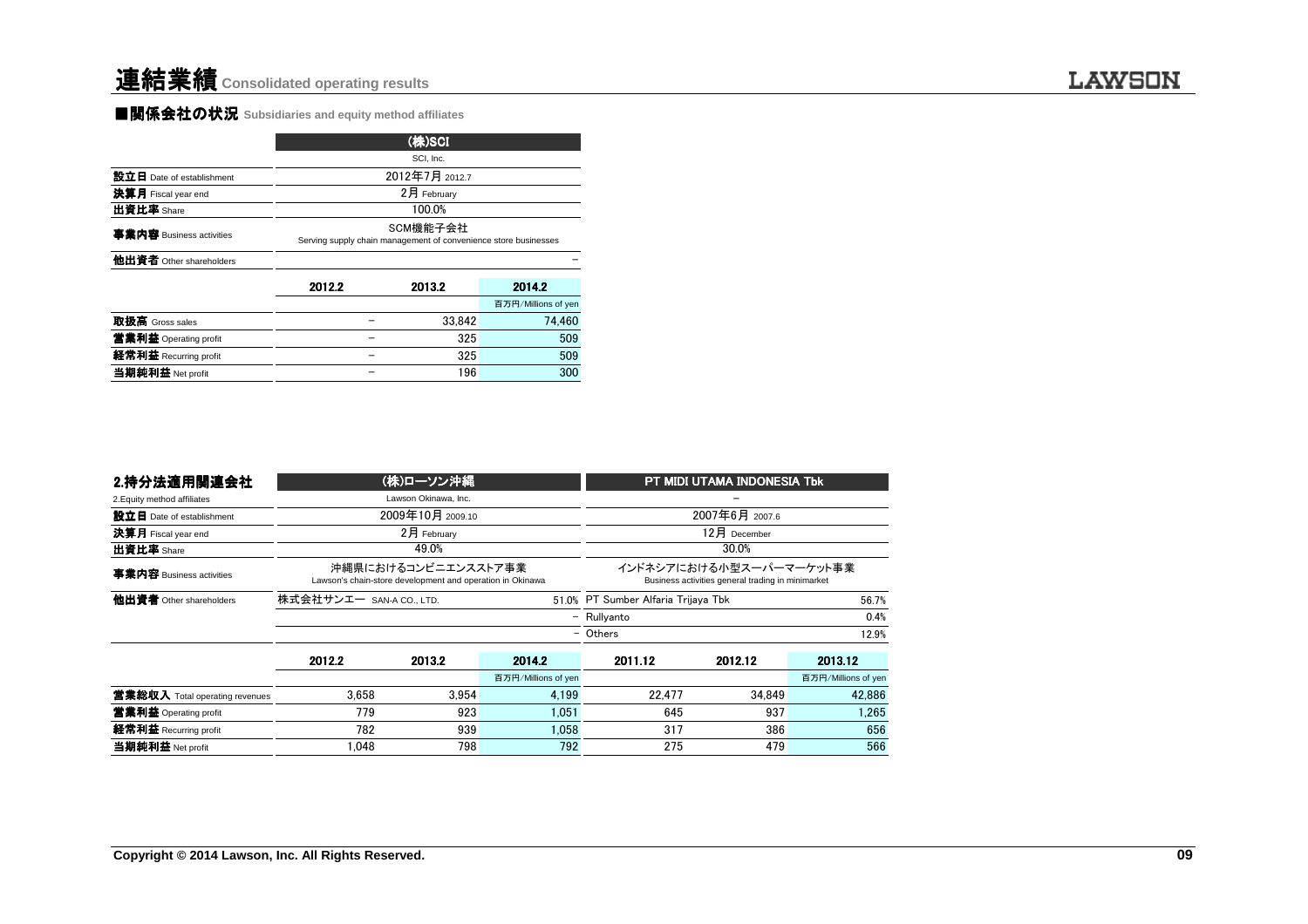■主な業績と予想 **Results and forecasts for major financial indicators**

| 通期/Full year<br>通期/Full year<br>第2四半期累計期間/2Q<br>通期計画/Full year<br>通期/Full year<br>2013.3.1 - 2014.2.28<br>2011.3.1 - 2012.2.29<br>2012.3.1 - 2013.2.28<br>2014.3.1 - 2014.8.31<br>2014.3.1 - 2015.2.28<br>前年比/YoY<br>前年比/YoY<br>前年比/YoY<br>前年比/YoY<br>金額/Amount<br>前年比/YoY<br>金額/Amount<br>金額/Amount<br>金額/Amount<br>金額/Amount<br>107.9%<br>1.621.328<br>1,693,435<br>104.4%<br>1,758,656<br>103.9%<br>1,018,000<br>114.4%<br>2,015,000<br>114.6%<br>加盟店売上高(百万円)<br>108.7%<br>104.9%<br>104.0%<br>1,582,583<br>1,659,592<br>1,726,392<br>Net sales of franchised stores (millions of yen)<br>直営店売上高(百万円)<br>83.1%<br>87.3%<br>95.3%<br>38,745<br>33,842<br>32,264<br>Net sales of Company-operated stores (millions of yen)<br>105.7%<br>272,498<br>103.5%<br>282,752<br>103.8%<br>298,778<br>166,000<br>110.6%<br>331,000<br>110.8%<br>111.3%<br>56,263<br>112.1%<br>105.5%<br>103.6%<br>35,700<br>110.5%<br>59,331<br>61,443<br>68,400<br>113.8%<br>106.0%<br>104.6%<br>35,200<br>108.2%<br>56,110<br>59,459<br>62,171<br>108.5%<br>67,300<br>Recurring profit (millions of yen)<br>当期純利益(百万円)<br>91.2%<br>22,462<br>30,314<br>135.0%<br>110.9%<br>19,200<br>100.4%<br>107.4%<br>33,625<br>36,100<br>Net profit (millions of yen)<br>1株当たり当期純利益(円)*2<br>361.34<br>224.91<br>303.49<br>336.59<br>192.18<br>216.826<br>227,974<br>240.648<br>Net assets (millions of yen)<br>500,667<br>532,619<br>589,793<br>$\overline{\phantom{0}}$<br>2.166.35<br>2.277.90<br>2.403.21<br>$\overline{\phantom{0}}$<br>4.8%<br>5.9%<br>6.0%<br>$\overline{\phantom{0}}$<br>$\qquad \qquad -$<br><b>ROA</b><br>自己資本当期純利益率<br>10.5%<br>13.7%<br>14.4%<br><b>ROE</b><br>流動比率<br>70.2%<br>67.6%<br>66.9%<br>$\overline{\phantom{0}}$<br>167.7%<br>173.6%<br>181.3%<br>$\overline{\phantom{0}}$<br>Fixed ratio<br>自己資本比率<br>43.2%<br>42.7%<br>40.7% |                                                                         | 2011年度/FY2011 |  |  | 2012年度/FY2012 |  | $*3$<br>2013年度/FY2013 |  | 2014年度(計画)/FY2014(Forecast) *4 |  |  |  |
|-----------------------------------------------------------------------------------------------------------------------------------------------------------------------------------------------------------------------------------------------------------------------------------------------------------------------------------------------------------------------------------------------------------------------------------------------------------------------------------------------------------------------------------------------------------------------------------------------------------------------------------------------------------------------------------------------------------------------------------------------------------------------------------------------------------------------------------------------------------------------------------------------------------------------------------------------------------------------------------------------------------------------------------------------------------------------------------------------------------------------------------------------------------------------------------------------------------------------------------------------------------------------------------------------------------------------------------------------------------------------------------------------------------------------------------------------------------------------------------------------------------------------------------------------------------------------------------------------------------------------------------------------------------------------------------------------------------------------------------------------------------------------------------------------------------------------------------|-------------------------------------------------------------------------|---------------|--|--|---------------|--|-----------------------|--|--------------------------------|--|--|--|
|                                                                                                                                                                                                                                                                                                                                                                                                                                                                                                                                                                                                                                                                                                                                                                                                                                                                                                                                                                                                                                                                                                                                                                                                                                                                                                                                                                                                                                                                                                                                                                                                                                                                                                                                                                                                                                   |                                                                         |               |  |  |               |  |                       |  |                                |  |  |  |
|                                                                                                                                                                                                                                                                                                                                                                                                                                                                                                                                                                                                                                                                                                                                                                                                                                                                                                                                                                                                                                                                                                                                                                                                                                                                                                                                                                                                                                                                                                                                                                                                                                                                                                                                                                                                                                   |                                                                         |               |  |  |               |  |                       |  |                                |  |  |  |
|                                                                                                                                                                                                                                                                                                                                                                                                                                                                                                                                                                                                                                                                                                                                                                                                                                                                                                                                                                                                                                                                                                                                                                                                                                                                                                                                                                                                                                                                                                                                                                                                                                                                                                                                                                                                                                   | チェーン全店売上高(百万円)<br>Net sales of all convenience stores (millions of yen) |               |  |  |               |  |                       |  |                                |  |  |  |
|                                                                                                                                                                                                                                                                                                                                                                                                                                                                                                                                                                                                                                                                                                                                                                                                                                                                                                                                                                                                                                                                                                                                                                                                                                                                                                                                                                                                                                                                                                                                                                                                                                                                                                                                                                                                                                   |                                                                         |               |  |  |               |  |                       |  |                                |  |  |  |
|                                                                                                                                                                                                                                                                                                                                                                                                                                                                                                                                                                                                                                                                                                                                                                                                                                                                                                                                                                                                                                                                                                                                                                                                                                                                                                                                                                                                                                                                                                                                                                                                                                                                                                                                                                                                                                   |                                                                         |               |  |  |               |  |                       |  |                                |  |  |  |
|                                                                                                                                                                                                                                                                                                                                                                                                                                                                                                                                                                                                                                                                                                                                                                                                                                                                                                                                                                                                                                                                                                                                                                                                                                                                                                                                                                                                                                                                                                                                                                                                                                                                                                                                                                                                                                   | 営業総収入(百万円)*1<br>Gross operating revenue (millions of yen)               |               |  |  |               |  |                       |  |                                |  |  |  |
|                                                                                                                                                                                                                                                                                                                                                                                                                                                                                                                                                                                                                                                                                                                                                                                                                                                                                                                                                                                                                                                                                                                                                                                                                                                                                                                                                                                                                                                                                                                                                                                                                                                                                                                                                                                                                                   | 营業利益 (百万円)<br>Operating profit (millions of yen)                        |               |  |  |               |  |                       |  |                                |  |  |  |
|                                                                                                                                                                                                                                                                                                                                                                                                                                                                                                                                                                                                                                                                                                                                                                                                                                                                                                                                                                                                                                                                                                                                                                                                                                                                                                                                                                                                                                                                                                                                                                                                                                                                                                                                                                                                                                   | 経常利益 (百万円)                                                              |               |  |  |               |  |                       |  |                                |  |  |  |
|                                                                                                                                                                                                                                                                                                                                                                                                                                                                                                                                                                                                                                                                                                                                                                                                                                                                                                                                                                                                                                                                                                                                                                                                                                                                                                                                                                                                                                                                                                                                                                                                                                                                                                                                                                                                                                   |                                                                         |               |  |  |               |  |                       |  |                                |  |  |  |
|                                                                                                                                                                                                                                                                                                                                                                                                                                                                                                                                                                                                                                                                                                                                                                                                                                                                                                                                                                                                                                                                                                                                                                                                                                                                                                                                                                                                                                                                                                                                                                                                                                                                                                                                                                                                                                   | Net profit per share (yen)                                              |               |  |  |               |  |                       |  |                                |  |  |  |
|                                                                                                                                                                                                                                                                                                                                                                                                                                                                                                                                                                                                                                                                                                                                                                                                                                                                                                                                                                                                                                                                                                                                                                                                                                                                                                                                                                                                                                                                                                                                                                                                                                                                                                                                                                                                                                   | 純資産(百万円)                                                                |               |  |  |               |  |                       |  |                                |  |  |  |
|                                                                                                                                                                                                                                                                                                                                                                                                                                                                                                                                                                                                                                                                                                                                                                                                                                                                                                                                                                                                                                                                                                                                                                                                                                                                                                                                                                                                                                                                                                                                                                                                                                                                                                                                                                                                                                   | 総資産(百万円)<br>Total assets (millions of yen)                              |               |  |  |               |  |                       |  |                                |  |  |  |
|                                                                                                                                                                                                                                                                                                                                                                                                                                                                                                                                                                                                                                                                                                                                                                                                                                                                                                                                                                                                                                                                                                                                                                                                                                                                                                                                                                                                                                                                                                                                                                                                                                                                                                                                                                                                                                   | 1株当たり純資産(円)<br>Net assets per share (yen)                               |               |  |  |               |  |                       |  |                                |  |  |  |
|                                                                                                                                                                                                                                                                                                                                                                                                                                                                                                                                                                                                                                                                                                                                                                                                                                                                                                                                                                                                                                                                                                                                                                                                                                                                                                                                                                                                                                                                                                                                                                                                                                                                                                                                                                                                                                   | 総資産当期純利益率                                                               |               |  |  |               |  |                       |  |                                |  |  |  |
|                                                                                                                                                                                                                                                                                                                                                                                                                                                                                                                                                                                                                                                                                                                                                                                                                                                                                                                                                                                                                                                                                                                                                                                                                                                                                                                                                                                                                                                                                                                                                                                                                                                                                                                                                                                                                                   |                                                                         |               |  |  |               |  |                       |  |                                |  |  |  |
|                                                                                                                                                                                                                                                                                                                                                                                                                                                                                                                                                                                                                                                                                                                                                                                                                                                                                                                                                                                                                                                                                                                                                                                                                                                                                                                                                                                                                                                                                                                                                                                                                                                                                                                                                                                                                                   | Current ratio                                                           |               |  |  |               |  |                       |  |                                |  |  |  |
|                                                                                                                                                                                                                                                                                                                                                                                                                                                                                                                                                                                                                                                                                                                                                                                                                                                                                                                                                                                                                                                                                                                                                                                                                                                                                                                                                                                                                                                                                                                                                                                                                                                                                                                                                                                                                                   | 固定比率                                                                    |               |  |  |               |  |                       |  |                                |  |  |  |
|                                                                                                                                                                                                                                                                                                                                                                                                                                                                                                                                                                                                                                                                                                                                                                                                                                                                                                                                                                                                                                                                                                                                                                                                                                                                                                                                                                                                                                                                                                                                                                                                                                                                                                                                                                                                                                   | Shareholders' equity ratio                                              |               |  |  |               |  |                       |  |                                |  |  |  |

(注)

\*1 営業総収入は直営店売上高、加盟店からの収入等の合計です。

 \*2 通期計画の1株当たり当期純利益に関しては、2014年2月28日現在の期末発行済株式数を用いて算出しております。

\*3 当社は、連結子会社であった(株)九九プラスを2014年2月1日に吸収合併いたしました。

\*4 当社の有形固定資産(リース資産を除く)の減価償却方法については、 従来、定率法を採用しておりましたが、次期会計期間より定額法に変更いたします。 この変更により、従来の方法に比べて、営業利益及び経常利益の予想はそれぞれ50億円増加しております。

#### Note:

\*1 The gross operating revenues are a sum of total sales of Lawson stores and commissions from franchised stores.

\*2 Forecasted full-year net profit per share is calculated based on the number of outstanding shares as of February 28, 2014.

\*3 Lawson, Inc. merged with Ninety Nine Plus, Inc., which was its consolidated subsidiary, on February 1, 2014.

\*4 For the depreciation method for property, store and equipment (exclude lease assets), Lawson, Inc. adopts straight-linemethod instead of declining-balance method from next fiscal year.Based on this change, operating profit, recurring profit are expected to increase by 5,000 million yen respectively

compared to results using declining-balance method.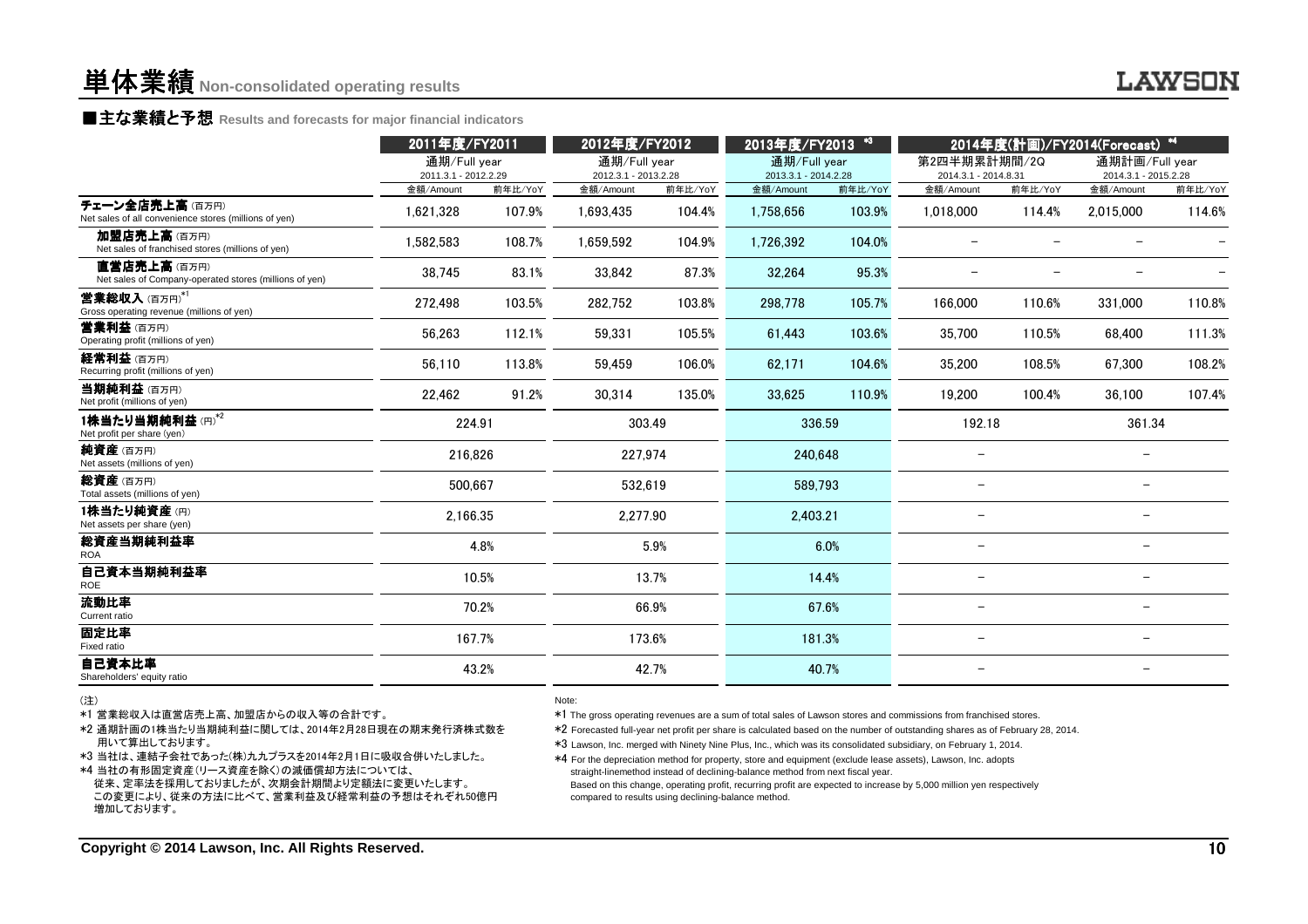# 単体業績**Non-consolidated operating results**

■損益計算書 **Non-consolidated statement of income**

|                                                                    | 2011年度/FY2011        | 2012年度/FY2012        |         | 2013年度/FY2013        | 前年増減    |                     |
|--------------------------------------------------------------------|----------------------|----------------------|---------|----------------------|---------|---------------------|
|                                                                    | 2011.3.1 - 2012.2.29 | 2012.3.1 - 2013.2.28 |         | 2013.3.1 - 2014.2.28 |         | Increase (Decrease) |
|                                                                    | 百万円/Millions of yen  | 百万円/Millions of yen  | 前年比/YoY | 百万円/Millions of yen  | 前年比/YoY | 百万円/Millions of yen |
| $B + E$<br>A.営業総収入 Gross operating revenues                        | 272,498              | 282,752              | 103.8%  | 298,778              | 105.7%  | 16,025              |
| <b>B.売上高</b> Net sales <sup>*1</sup>                               | 39,417               | 34,665               | 87.9%   | 32,755               | 94.5%   | $-1,909$            |
| <b>C.売上原価</b> Cost of goods sold <sup>*2</sup>                     | 28,035               | 24,691               | 88.1%   | 23,336               | 94.5%   | $-1,354$            |
| D.売上総利益 Gross profit on sales*3<br>$B - C$                         | 11,382               | 9.974                | 87.6%   | 9.418                | 94.4%   | $-555$              |
| $F + G$<br><b>E.営業収入</b> Operating revenues                        | 233,080              | 248,087              | 106.4%  | 266,023              | 107.2%  | 17,935              |
| F.加盟店からの収入 Franchise commission from franchised stores             | 209,045              | 221,442              | 105.9%  | 234.454              | 105.9%  | 13,012              |
| G.その他の営業収入 Other                                                   | 24.035               | 26,645               | 110.9%  | 31.568               | 118.5%  | 4,923               |
| $A - C = D + E$<br><b>H.営業総利益</b> Gross operating profit           | 244,462              | 258,061              | 105.6%  | 275,441              | 106.7%  | 17,380              |
| ${\bf I}.$ 販売費及び一般管理費 Selling, general and administrative expenses | 188,199              | 198,730              | 105.6%  | 213,998              | 107.7%  | 15,268              |
| $H - I$<br>J.営業利益 Operating profit                                 | 56,263               | 59,331               | 105.5%  | 61,443               | 103.6%  | 2,111               |
| 営業外収益 Non-operating income                                         | 1.638                | 2,101                | 128.2%  | 2.714                | 129.2%  | 613                 |
| 営業外費用 Non-operating expenses                                       | 1,791                | 1,973                | 110.1%  | 1,986                | 100.7%  | 13                  |
| 経常利益 Recurring profit                                              | 56,110               | 59,459               | 106.0%  | 62,171               | 104.6%  | 2,711               |
| 特別利益 Extraordinary gain                                            | 97                   | 323                  | 332.5%  | 1,148                | 354.7%  | 824                 |
| 特別損失 Extraordinary loss                                            | 15,074               | 6,125                | 40.6%   | 11,511               | 187.9%  | 5,386               |
| 税引前当期純利益 Income before income taxes                                | 41,133               | 53,658               | 130.5%  | 51,807               | 96.6%   | $-1,850$            |
| 法人税、住民税及び事業税 Income taxes - current                                | 21,216               | 23,740               | 111.9%  | 23,553               | 99.2%   | $-186$              |
| 法人税等調整額 Deferred income taxes                                      | $-2,545$             | $-396$               |         | $-5.370$             |         | $-4,974$            |
| 当期純利益 Net profit                                                   | 22,462               | 30,314               | 135.0%  | 33,625               | 110.9%  | 3,310               |
|                                                                    |                      |                      |         |                      |         |                     |

■販売費及び一般管理費の主な明細 **Selling, general and administrative expenses**

|                                                                                           | 2011年度/FY2011        | 2012年度/FY2012                                                                                                                             |         | 2013年度/FY2013        | 前年増減    |                     |
|-------------------------------------------------------------------------------------------|----------------------|-------------------------------------------------------------------------------------------------------------------------------------------|---------|----------------------|---------|---------------------|
|                                                                                           | 2011.3.1 - 2012.2.29 | 2012.3.1 - 2013.2.28                                                                                                                      |         | 2013.3.1 - 2014.2.28 |         | Increase (Decrease) |
|                                                                                           | 百万円/Millions of yen  | 百万円/Millions of yen                                                                                                                       | 前年比/YoY | 百万円/Millions of yen  | 前年比/YoY | 百万円/Millions of yen |
| 地代家賃 Rents                                                                                | 69.738               | 75.133                                                                                                                                    | 107.7%  | 80.537               | 107.2%  | 5.403               |
| 人件費 Personal expenses                                                                     | 35.891               | 34.931                                                                                                                                    | 97.3%   | 35.851               | 102.6%  | 919                 |
| 動産リース料 Equipment leasing charges                                                          | 4.772                | 3.296                                                                                                                                     | 69.1%   | 3.078                | 93.4%   | $-217$              |
| 有形固定資産減価償却費 Depreciation of property and store equipment                                  | 24.191               | 28.836                                                                                                                                    | 119.2%  | 32.744               | 113.6%  | 3.908               |
| 広告宣伝費 Advertising and promotional expenses                                                | 11.144               | 10.691                                                                                                                                    | 95.9%   | 9.023                | 84.4%   | $-1.668$            |
| その他 Other                                                                                 | 42.460               | 45.841                                                                                                                                    | 108.0%  | 52.763               | 115.1%  | 6,922               |
| 合計 Total                                                                                  | 188.199              | 198.730                                                                                                                                   | 105.6%  | 213,998              | 107.7%  | 15.268              |
| (注)<br>*1 「売上高」は、直営店売上高及びEコマース売上高の合計です。<br>*2 「売上原価」は、商品売上原価です。<br>*3 「売上総利益」は、商品売上総利益です。 |                      | Note:<br>Net sales of Company-owned stores and e-commerce business.<br>*1<br>*2 Cost of goods sold.<br>*3<br>Gross profit on goods sales. |         |                      |         |                     |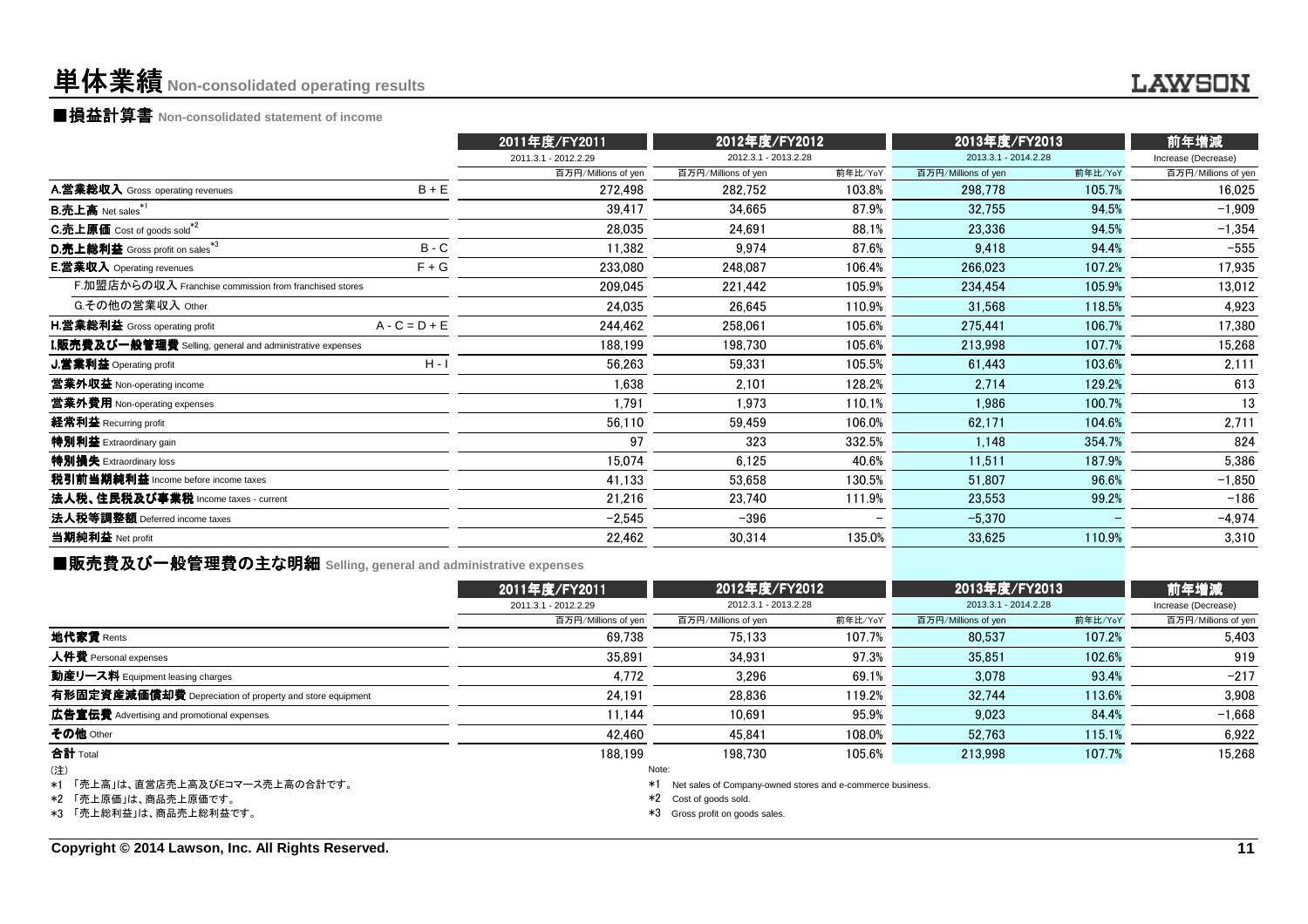**単体業績** Non-consolidated operating results

## **LAWSON**

| ■営業外収益·営業外費用内訳                                                                           | 2011年度/FY2011        | 2012年度/FY2012        | 2013年度/FY2013                                                                                       | 前年増減                |                                  |
|------------------------------------------------------------------------------------------|----------------------|----------------------|-----------------------------------------------------------------------------------------------------|---------------------|----------------------------------|
| Non-operating income & Non-operating expenses                                            | 2011.3.1 - 2012.2.29 | 2012.3.1 - 2013.2.28 | 2013.3.1 - 2014.2.28                                                                                | Increase (Decrease) |                                  |
|                                                                                          | 百万円/Millions of yen  | 百万円/Millions of yen  | 百万円/Millions of yen                                                                                 | 百万円/Millions of yen |                                  |
| 受取利息 Interest received                                                                   | 725                  | 769                  | 793                                                                                                 | 23                  |                                  |
| 違約金収入 Penalty income                                                                     | 44                   | 258                  | 142                                                                                                 | $-115$              |                                  |
| 受取補償金 Compensation income                                                                | 348                  | 161                  | 594                                                                                                 | 433                 |                                  |
| その他 Other                                                                                | 519                  | 912                  | 1,184                                                                                               | 272                 |                                  |
| 営業外収益計 Non-operating income                                                              | 1,638                | 2,101                | 2,714                                                                                               | 613                 |                                  |
| 支払利息 Interest expense                                                                    | 850                  | 907                  | 1,042                                                                                               | 135                 |                                  |
| リース解約損 Loss on cancellation of store lease contract                                      | 579                  | 523                  | 542                                                                                                 | 18                  |                                  |
| その他 Other                                                                                | 361                  | 542                  | 401                                                                                                 | $-140$              |                                  |
| 営業外費用計 Non-operating expense                                                             | 1,791                | 1,973                | 1,986                                                                                               | 13                  |                                  |
| ■特別利益·特別損失内訳                                                                             | 2011年度/FY2011        | 2012年度/FY2012        | 2013年度/FY2013                                                                                       | 前年増減                |                                  |
| Extraordinary gain & Extraordinary loss                                                  | 2011.3.1 - 2012.2.29 | 2012.3.1 - 2013.2.28 | 2013.3.1 - 2014.2.28                                                                                | Increase (Decrease) |                                  |
|                                                                                          | 百万円/Millions of yen  | 百万円/Millions of yen  | 百万円/Millions of yen                                                                                 | 百万円/Millions of yen |                                  |
| 関係会社株式売却益 Gain on sales of subsidiaries and affiliates' stocks                           | $\overline{2}$       | 202                  |                                                                                                     | $-202$              |                                  |
| 投資有価証券売却益 Gain on sales of investment securities                                         |                      |                      | 403                                                                                                 | 403                 |                                  |
| 関係会社出資金売却益<br>Gain on sales of investments in capital of subsidiaries and affiliates     |                      |                      | 586                                                                                                 | 586                 |                                  |
| その他 Other                                                                                | 94                   | 120                  | 157                                                                                                 | 37                  |                                  |
| 特別利益計 Extraordinary gain                                                                 | 97                   | 323                  | 1.148                                                                                               | 824                 |                                  |
| 固定資産除却損 Loss on retirement of noncurrent assets                                          | 1.888                | 1.547                | 2.494                                                                                               | 947                 |                                  |
| 減損損失 Loss on impairment of long-lived assets                                             | 2,764                | 2,382                | 5,212                                                                                               | 2,829               |                                  |
| 関係会社出資金評価損<br>Loss on valuation of investments in capital of subsidiaries and affiliates |                      | 1,813                | 52                                                                                                  | $-1,761$            |                                  |
| その他 Other                                                                                | 10.422               | 381                  | 3.752                                                                                               | 3,371               |                                  |
| 特別損失計 Extraordinary loss                                                                 | 15.074               | 6.125                | 11.511                                                                                              | 5,386               |                                  |
| ■投融資の状況                                                                                  | 2011年度/FY2011        | 2012年度/FY2012        | 2013年度/FY2013                                                                                       | 前年増減                | 2014年度計画                         |
| <b>Capital expenditure</b>                                                               | 2011.3.1 - 2012.2.29 | 2012.3.1 - 2013.2.28 | 2013.3.1 - 2014.2.28                                                                                | Increase (Decrease) | Forecasts / 2014.3.1 - 2015.2.28 |
|                                                                                          | 百万円/Millions of yen  | 百万円/Millions of yen  | 百万円/Millions of yen                                                                                 | 百万円/Millions of yen | 百万円/Millions of yer              |
| 新店投資 New store investments                                                               | 18.990               | 31,880               | 31,143                                                                                              | $-737$              | 43,000                           |
| 既存店投資 Existing store investments                                                         | 10.523               | 7,931                | 6,211                                                                                               | $-1.720$            | 14.000                           |
| システム関連投資 IT-related investments                                                          | 7,202                | 4.779                | 3,493                                                                                               | $-1,285$            | 6.000                            |
| その他 Other                                                                                | 333                  | 2,413                | 5,375                                                                                               | 2,961               | 1,000                            |
| 投資小計 Subtotal                                                                            | 37.049               | 47,005               | 46,223                                                                                              | $-781$              | 64,000                           |
| 出資·融資 Investments and advances                                                           | 16.441               | 5,168                | 8.121                                                                                               | 2.953               | 1,000                            |
| リース Leases*                                                                              | 17,196               | 22,386               | 30,233                                                                                              | 7.847               | 39,000                           |
| 合計 Total                                                                                 | 70,686               | 74,560               | 84,579                                                                                              | 10.019              | 104,000                          |
| 有形固定資産減価償却費 Depreciation of property and store equipment                                 | 24,191               | 28,836               | 32,744                                                                                              | 3,908               | 35,400                           |
| 無形固定資産償却費 Amortization of intangible assets                                              | 7,514                | 8,445                | 8.728                                                                                               | 283                 | 8,300                            |
| 減価償却費計 Total depreciation and amortization                                               | 31,706               | 37.282<br>Note:      | 41.473                                                                                              | 4.191               | 43,700                           |
| * 2013年度のリース債務の返済による支出は14.029百万円です。                                                      |                      |                      | * The amount of repayments of lease obligations (consolidated) is 14,029 millions of yen in FY2013. |                     |                                  |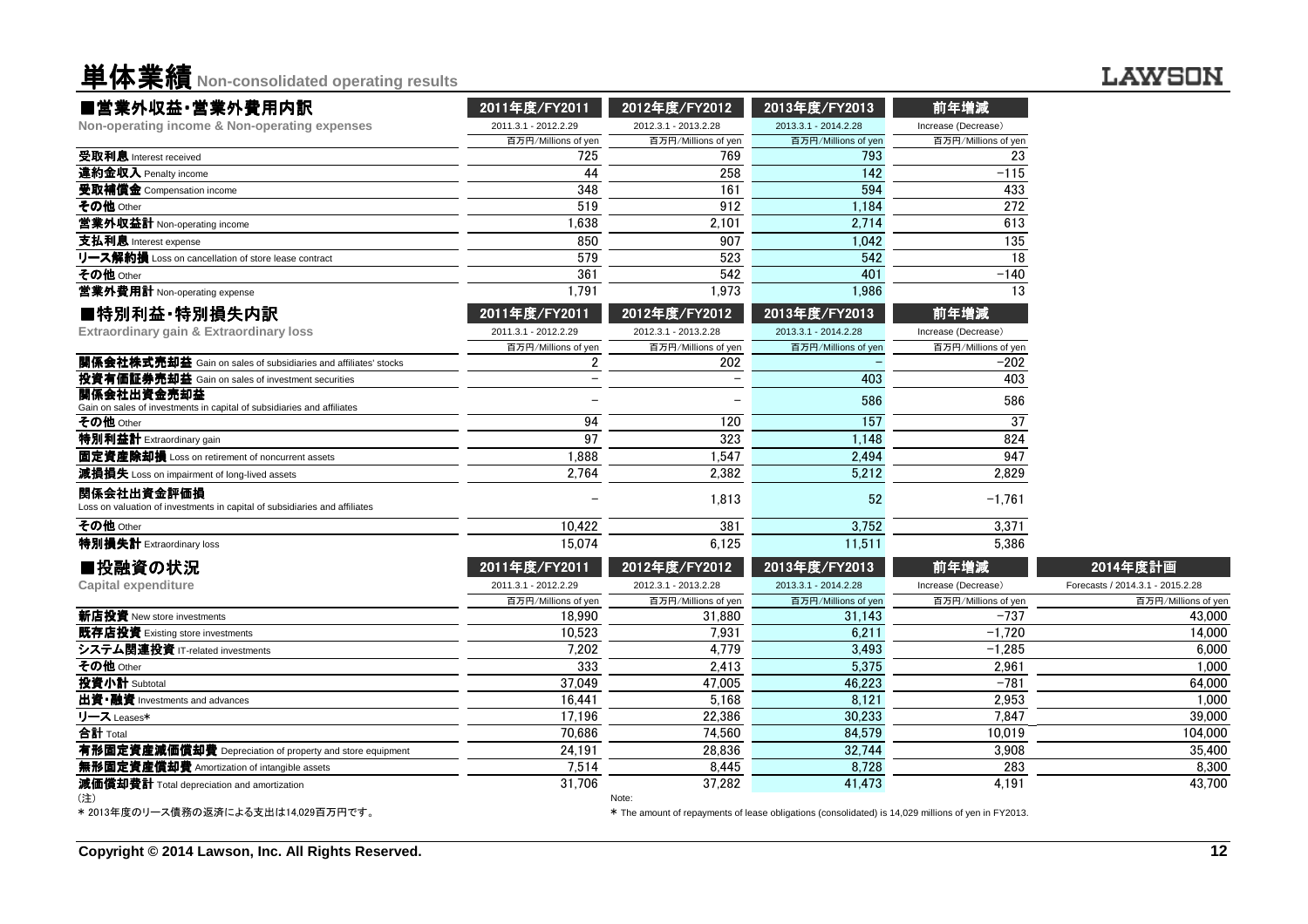# 単体業績**Non-consolidated operating results**

## **LAWSON**

# ■貸借対照表 **Non-consolidated balance sheet**

|                                                                            | 2011年度<br>(2012年2月29日現在) | 2012年度<br>(2013年2月28日現在) | 2013年度<br>(2014年2月28日現在) | 2012年度末からの増減                       |  |
|----------------------------------------------------------------------------|--------------------------|--------------------------|--------------------------|------------------------------------|--|
|                                                                            | FY2011 (As of 2012.2.29) | FY2012 (As of 2013.2.28) | FY2013 (As of 2014.2.28) | Increase (Decrease) from 2013.2.28 |  |
| [資産の部 Assets]                                                              | 百万円/Millions of yen      | 百万円/Millions of yen      | 百万円/Millions of yen      | 百万円/Millions of yen                |  |
| 流動資産 Current assets                                                        | 137.840                  | 137.523                  | 154.456                  | 16,932                             |  |
| 現金及び預金 Cash and deposits                                                   | 75,389                   | 67.420                   | 61.026                   | $-6,393$                           |  |
| 加盟店貸勘定 Accounts receivable - due from franchised stores                    | 18,064                   | 23,544                   | 33,273                   | 9,729                              |  |
| 商品 Merchandise inventories                                                 | 807                      | 763                      | 852                      | 89                                 |  |
| 前払費用 Prepaid expenses                                                      | 7.070                    | 7.761                    | 10,278                   | 2,517                              |  |
| 未収入金 Accounts receivable - other                                           | 26.212                   | 30.613                   | 35.743                   | 5,130                              |  |
| 繰延税金資産 Deferred tax assets                                                 | 3.122                    | 3.097                    | 3.644                    | 547                                |  |
| その他 Other                                                                  | 7,245                    | 4,409                    | 10,295                   | 5,886                              |  |
| 貸倒引当金 Allowance for doubtful accounts                                      | $-73$                    | $-85$                    | $-658$                   | $-573$                             |  |
| 固定資産 Non-current assets                                                    | 362,826                  | 395,096                  | 435,337                  | 40,240                             |  |
| 有形固定資産 Property, plant and equipment                                       | 162.075                  | 187.341                  | 225.091                  | 37,750                             |  |
| ・建物及び構築物 Buildings and structures                                          | 97,812                   | 109,201                  | 127,134                  | 17,933                             |  |
| ・車両運搬具及び工具器具備品 Vehicles, tools, furniture and fixtures                     | 11.884                   | 12.312                   | 10.543                   | $-1,769$                           |  |
| •リース資産 Lease assets                                                        | 43,787                   | 55,705                   | 75,754                   | 20,049                             |  |
| •その他 Other                                                                 | 8.591                    | 10.122                   | 11.659                   | 1,536                              |  |
| 無形固定資産 Intangible assets                                                   | 27,413                   | 24.546                   | 21.565                   | $-2,980$                           |  |
| 投資その他の資産 Investments and other assets                                      | 173,337                  | 183,208                  | 188.679                  | 5,470                              |  |
| •関係会社株式 Stocks of subsidiaries and affiliates                              | 27,288                   | 28,140                   | 26.146                   | $-1,993$                           |  |
| •関係会社出資金 Investments in capital of subsidiaries and affiliates             | 3,006                    | 9,203                    | 11.936                   | 2,732                              |  |
| •長期貸付金 Long-term loans receivable                                          | 41,982                   | 37,277                   | 33.725                   | $-3,551$                           |  |
| ・差入保証金 Lease deposits                                                      | 78.450                   | 81.299                   | 85.264                   | 3.964                              |  |
| •繰延税金資産 Deferred tax assets                                                | 14,475                   | 15,845                   | 21,313                   | 5,467                              |  |
| •その他 Other                                                                 | 9,514                    | 12,601                   | 11,256                   | $-1,344$                           |  |
| •貸倒引当金 Allowance for doubtful accounts                                     | $-1.380$                 | $-1.159$                 | $-963$                   | 196                                |  |
| 資産合計 Total Assets                                                          | 500,667                  | 532,619                  | 589,793                  | 57,173                             |  |
| 有形固定資産の減価償却累計額<br>Accumulated depreciation of property and store equipment | 163,004                  | 186,065                  | 227,065                  | 40.999                             |  |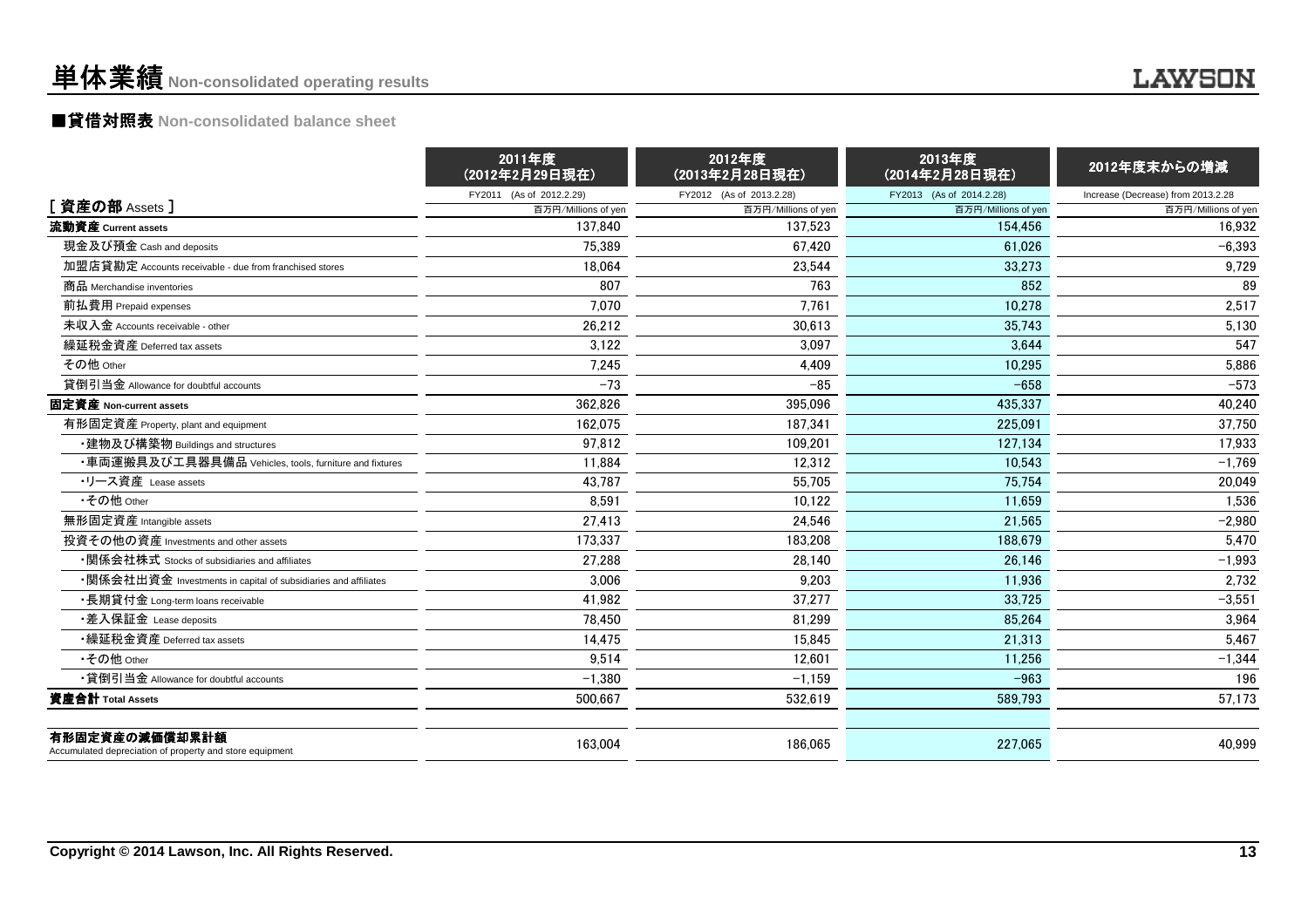# ■貸借対照表 **Non-consolidated balance sheet**

|                                                                             | 2011年度<br>(2012年2月29日現在) | 2012年度<br>(2013年2月28日現在) | 2013年度<br>(2014年2月28日現在) | 2012年度末からの増減                       |  |
|-----------------------------------------------------------------------------|--------------------------|--------------------------|--------------------------|------------------------------------|--|
|                                                                             | FY2011 (As of 2012.2.29) | FY2012 (As of 2013.2.28) | FY2013 (As of 2014.2.28) | Increase (Decrease) from 2013.2.28 |  |
| [負債の部 Liabilities]                                                          | 百万円/Millions of yen      | 百万円/Millions of yen      | 百万円/Millions of yen      | 百万円/Millions of yen                |  |
| 流動負債 Current liabilities                                                    | 196,405                  | 205,548                  | 228,549                  | 23,001                             |  |
| 買掛金 Accounts payable - trade                                                | 72.752                   | 72.727                   | 85.455                   | 12,728                             |  |
| 加盟店借勘定 Accounts payable - due to franchised stores                          | 1.006                    | 1.062                    | 1.007                    | $-54$                              |  |
| 関係会社短期借入金 Short-term loans payable to subsidiaries and affiliates           | 15,830                   | 23,550                   | 23,270                   | $-280$                             |  |
| リース債務 Lease obligations                                                     | 8,545                    | 11,526                   | 15.140                   | 3.614                              |  |
| 未払金 Accounts payable - other                                                | 13,902                   | 12,758                   | 15,232                   | 2,474                              |  |
| 未払法人税等 Income taxes payable                                                 | 14.259                   | 13.614                   | 12.093                   | $-1,520$                           |  |
| 預り金 Deposits payable                                                        | 63,587                   | 65,443                   | 70,566                   | 5,122                              |  |
| 賞与引当金 Provision for bonuses                                                 | 3,012                    | 2,365                    | 2,122                    | $-243$                             |  |
| ポイント引当金 Provision for point card certificates                               | 556                      | 215                      | 132                      | $-82$                              |  |
| その他 Other                                                                   | 2,952                    | 2,285                    | 3.528                    | 1,243                              |  |
| 固定負債 Non-current liabilities                                                | 87,435                   | 99,097                   | 120.595                  | 21,498                             |  |
| 長期リース債務 Long-term lease obligations                                         | 30,699                   | 41,026                   | 59,755                   | 18,728                             |  |
| 退職給付引当金 Liability for employees' retirement benefits                        | 8,188                    | 9.108                    | 10,090                   | 982                                |  |
| 役員退職慰労引当金<br>Provision for retirement benefits to executive officers        | 289                      | 298                      | 365                      | 66                                 |  |
| 長期預り保証金 Long-term guarantee deposits                                        | 35,718                   | 34,958                   | 32,430                   | $-2,527$                           |  |
| 資産除去債務 Asset retirement obligations                                         | 11.642                   | 12,999                   | 17,476                   | 4,476                              |  |
| その他 Other                                                                   | 897                      | 705                      | 477                      | $-227$                             |  |
| 負債合計 Total liabilities                                                      | 283,840                  | 304,645                  | 349,144                  | 44,499                             |  |
| [純資産の部 Net assets]                                                          |                          |                          |                          |                                    |  |
| 株主資本 Shareholders' equity                                                   | 216,986                  | 228,068                  | 240,775                  | 12,707                             |  |
| 資本金 Common stock                                                            | 58,506                   | 58,506                   | 58,506                   |                                    |  |
| 資本剰余金 Additional paid-in capital                                            | 47,707                   | 47,718                   | 47,741                   | 22                                 |  |
| 利益剰余金 Retained earnings                                                     | 112,400                  | 123,437                  | 136,084                  | 12,646                             |  |
| 自己株式 Treasury stock                                                         | $-1,627$                 | $-1,593$                 | $-1,556$                 | 37                                 |  |
| 評価・換算差額等 Valuation and translation adjustments                              | $-602$                   | $-520$                   | $-684$                   | $-163$                             |  |
| その他有価証券評価差額金<br>Net unrealized gain (loss) on available-for-sale securities | $-35$                    | 46                       | $-116$                   | $-163$                             |  |
| 土地再評価差額金 Revaluation reserve for land                                       | $-567$                   | $-567$                   | $-567$                   |                                    |  |
| 新株予約権 Subscription rights to shares                                         | 442                      | 427                      | 557                      | 130                                |  |
| 純資産合計 Net assets                                                            | 216,826                  | 227,974                  | 240,648                  | 12,673                             |  |
| 負債純資産合計 Liabilities and net assets                                          | 500.667                  | 532.619                  | 589.793                  | 57,173                             |  |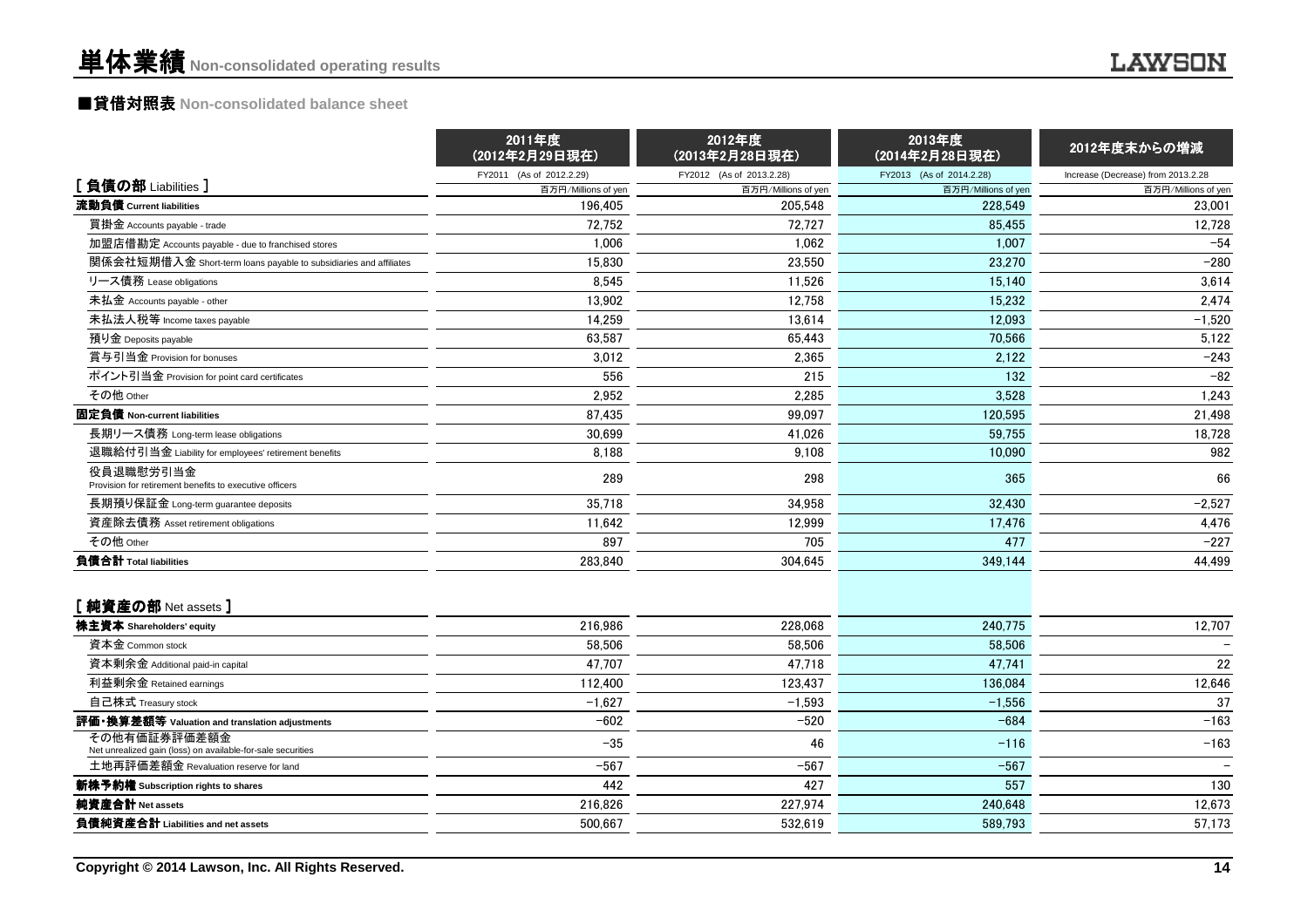### LAWSON

# ■国内コンビニエンスストアの店舗数の推移 Number of stores in Japan<sup>\*1</sup>

|                             | 2012年度/FY2012        | 2013年度/FY2013        |                          | 2014年度計画/FY2014(Forecast) |
|-----------------------------|----------------------|----------------------|--------------------------|---------------------------|
|                             | 2012.3.1 - 2013.2.28 | 2013.3.1 - 2014.2.28 |                          | 2014.3.1 - 2015.2.28      |
| 単体 Non-consolidated         |                      |                      | *2 「ローソン」「ナチュラルローソン」のみ*3 |                           |
| 開店 Opening (店/Store)        | 860                  | 735                  | 735                      | 1,080                     |
| <b>閉店</b> Closure (店/Store) | 246                  | 363                  | 352                      | 490                       |
| うち置換(-) Re-location(-)      | 61                   | 77                   | 77                       | $\overline{\phantom{0}}$  |
| 純増 Net Increase (店/Store)   | 614                  | 372                  | 383                      | 590                       |
| 総店舗数 Total number of stores | 9,752                | 11,337               | 10,135                   | 11,911                    |
| グループ会社 Group company        |                      |                      |                          |                           |
| <b>開店</b> Opening (店/Store) | 93                   | 139                  |                          | 20                        |
| <b>閉店</b> Closure (店/Store) | 34                   | 35                   |                          | 10                        |
| 純増 Net Increase (店/Store)   | 59                   | 104                  |                          | 10                        |
| 総店舗数 Total number of stores | 1,378                | 269                  |                          | 377                       |
| グループ計 Total*4               |                      |                      |                          |                           |
| <b>開店</b> Opening (店/Store) | 938                  | 869                  |                          | 1,100                     |
| <b>閉店</b> Closure (店/Store) | 265                  | 393                  |                          | 500                       |
| 純増 Net Increase (店/Store)   | 673                  | 476                  |                          | 600                       |
| 総店舗数 Total number of stores | 11,130               | 11,606               |                          | 12,288                    |

(注)

- \*1 上記の表の数値は、当社グループの運営するコンビニエンスストアの店舗数であり、 (株)九九プラス、(株)ローソンマート、(株)ローソン沖縄、(株)ローソン南九州、(株)ローソン熊本の運営する店舗数を含みます。
- \*2 (株)九九プラスの吸収合併に伴い、2013年3月度から2014年1月度の「ローソンストア100」の 店舗推移はグループ会社に含め、2月度の「ローソンストア100」「ローソンマート」の店舗推移については単体に含みます。期末店舗数は単体に含みます。
- \*3 「ローソン」及び「ナチュラルローソン」店舗を集計しています。
- \*4 「グループ計」の「開店」及び「閉店」の数値は、グループ間での業態変更店舗数を除いています。\*5 店舗数のカウント基準を2014年度より変更するため、本表にある2014年度の計画には、
- 狭小店舗(2014年3月1日時点で82店舗)が含まれています。
- Note:
- \*1 The number of stores is a total number of stores operated by the Lawson group including the number of stores operatedby Ninety-nine Plus, Inc.,Lawson Mart, Inc., Lawson Okinawa, Inc., Lawson Minamikyushu, Inc. and Lawson Kumamoto, Inc.
- \*2 Due to the merger with Ninety Nine Plus, Inc., the number of stores of LAWSON STORE 100 counted during the period from March, 2014 to January, 2014 is included in Group Company while the number store of LAWSON STORE 100 and LAWSON MARTcounted in February, 2014 is included in Lawson, Inc.The number of stores counted at the end of term is included in Lawson, Inc.
- \*3 These figures are a sum of total LAWSON and NATURAL LAWSON stores.
- \*4 The stores of "opening" and "closure" do not include the number of stores which are converted into a different formatwithin the Lawson group.
- \*5 Reflect to the change in store counting standard from fiscal year 2014, small stores (82 stores as of March, 1 2014) also areincluded in the calculation table of fiscal year 2014.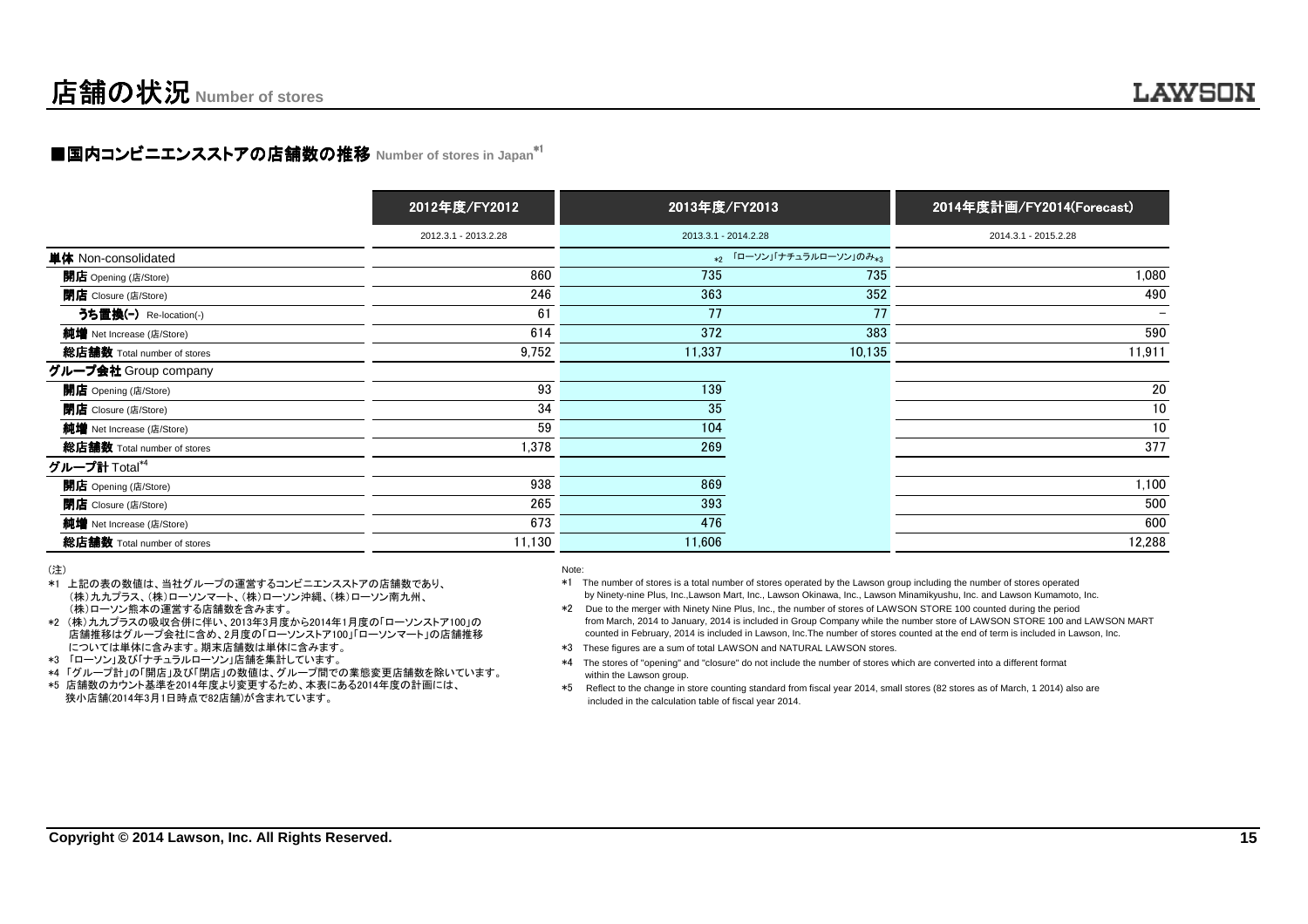## ■国内コンビニエンスストア店舗数 Number of stores in Japan by store type

|                                                         | 2012年2月                  |                          | 2013年2月                  |                          | 2014年2月           |           | 期中増加店舗数                  |
|---------------------------------------------------------|--------------------------|--------------------------|--------------------------|--------------------------|-------------------|-----------|--------------------------|
|                                                         | February, 2012           |                          | February, 2013           |                          | February, 2014    |           | Net increase (decrease)  |
|                                                         | 店/Store                  | 構成比/Share                | 店/Store                  | 構成比/Share                | 店/Store           | 構成比/Share | 店/Store                  |
| 株式会社ローソン Lawson, Inc.                                   |                          |                          |                          |                          |                   |           |                          |
| 直営店 Company-owned stores                                |                          |                          |                          |                          |                   |           |                          |
| ローソン LAWSON                                             | 111                      | 1.1%                     | 106                      | 1.0%                     | 112               | 1.0%      | 6                        |
| ナチュラルローソン NATURAL LAWSON                                | 59                       | 0.6%                     | 41                       | 0.4%                     | 32                | 0.3%      | $-9$                     |
| 加盟店 Franchised stores                                   |                          |                          |                          |                          |                   |           |                          |
| Bタイプ Type B                                             | 1.176                    | 11.2%                    | 1.292                    | 11.6%                    | 1.207             | 10.4%     | $-85$                    |
| Gタイプ Type G                                             | 2.223                    | 21.3%                    | 2.236                    | 20.1%                    | 2.081             | 17.9%     | $-155$                   |
| Cタイプ Type C                                             | 5,455                    | 52.2%                    | 6,008                    | 54.0%                    | 6,630             | 57.1%     | 622                      |
| ナチュラルローソン NATURAL LAWSON                                | 41                       | 0.4%                     | 69                       | 0.6%                     | 73                | 0.6%      | $\overline{\mathbf{A}}$  |
| ローソンマート / ローソンストア100 LAWSON MART / LAWSON STORE100      |                          |                          |                          |                          | 1.202             | 10.4%     | 1,202                    |
| 小計 Subtotal                                             | 9.065                    | 86.7%                    | 9,752                    | 87.6%                    | 11,337            | 97.7%     | 1,585                    |
| 株式会社九九プラス Ninety-nine plus, Inc.                        |                          |                          |                          |                          |                   |           |                          |
| 直営店 Company-owned stores                                |                          |                          |                          |                          |                   |           |                          |
| ローソンストア100 LAWSON STORE100                              | 816                      | 7.8%                     | 729                      | 6.5%                     | $\equiv$          |           | $-729$                   |
| 加盟店 Franchised stores                                   |                          |                          |                          |                          |                   |           |                          |
| ローソンストア100 LAWSON STORE100                              | 356                      | 3.4%                     | 495                      | 4.4%                     | $\qquad \qquad -$ |           | $-495$                   |
| 小計 Subtotal                                             | 1,172                    | 11.2%                    | 1,224                    | 11.0%                    |                   |           | $-1,224$                 |
| 株式会社ローソン沖縄 Lawson Okinawa, Inc.                         |                          |                          |                          |                          |                   |           |                          |
| 直営店 Company-owned stores                                | $\overline{2}$           | 0.0%                     |                          | 0.0%                     |                   | 0.0%      |                          |
| 加盟店 Franchised stores                                   | 145                      | 1.4%                     | 153                      | 1.4%                     | 162               | 1.4%      | 9                        |
| 小計 Subtotal                                             | 147                      | 1.4%                     | 154                      | 1.4%                     | 163               | 1.4%      | 9                        |
| 株式会社ローソン南九州 Lawson Minamikyushu, Inc.                   |                          |                          |                          |                          |                   |           |                          |
| 直営店 Company-owned stores                                | $\qquad \qquad -$        |                          | $\qquad \qquad -$        |                          | $\mathbf{3}$      | 0.0%      | $\mathbf{3}$             |
| 加盟店 Franchised stores                                   | $\equiv$                 |                          | $\overline{\phantom{0}}$ |                          | 79                | 0.7%      | 79                       |
| 小計 Subtotal                                             | $\overline{\phantom{0}}$ |                          | $\overline{\phantom{0}}$ | $\equiv$                 | 82                | 0.7%      | 82                       |
| 株式会社ローソン熊本 Lawson Kumamoto, Inc.                        |                          |                          |                          |                          |                   |           |                          |
| 直営店 Company-owned stores                                | $\overline{\phantom{0}}$ | $\overline{\phantom{0}}$ | $\overline{\phantom{m}}$ | $\overline{\phantom{a}}$ | $-$               |           | $\overline{\phantom{a}}$ |
| 加盟店 Franchised stores                                   | $\overline{\phantom{a}}$ |                          | $\overline{\phantom{m}}$ | $\equiv$                 | 24                | 0.2%      | 24                       |
| 小計 Subtotal                                             |                          |                          |                          |                          | 24                | 0.2%      | 24                       |
| 国内コンビニエンスストアグループ店舗数計<br>Total number of stores in Japan | 10,457                   | 100.0%                   | 11,130                   | 100.0%                   | 11,606            | 100.0%    | 476                      |

(注)

\* 国内コンビニエンスストアグループ店舗数計には、2012年12月に単体に吸収した(株)ローソン富山の運営する店舗を含みます。

Note:

\* These figures include the number of stores operated by Lawson Toyama, Inc. which became absorbed intothe parent company since December, 2012.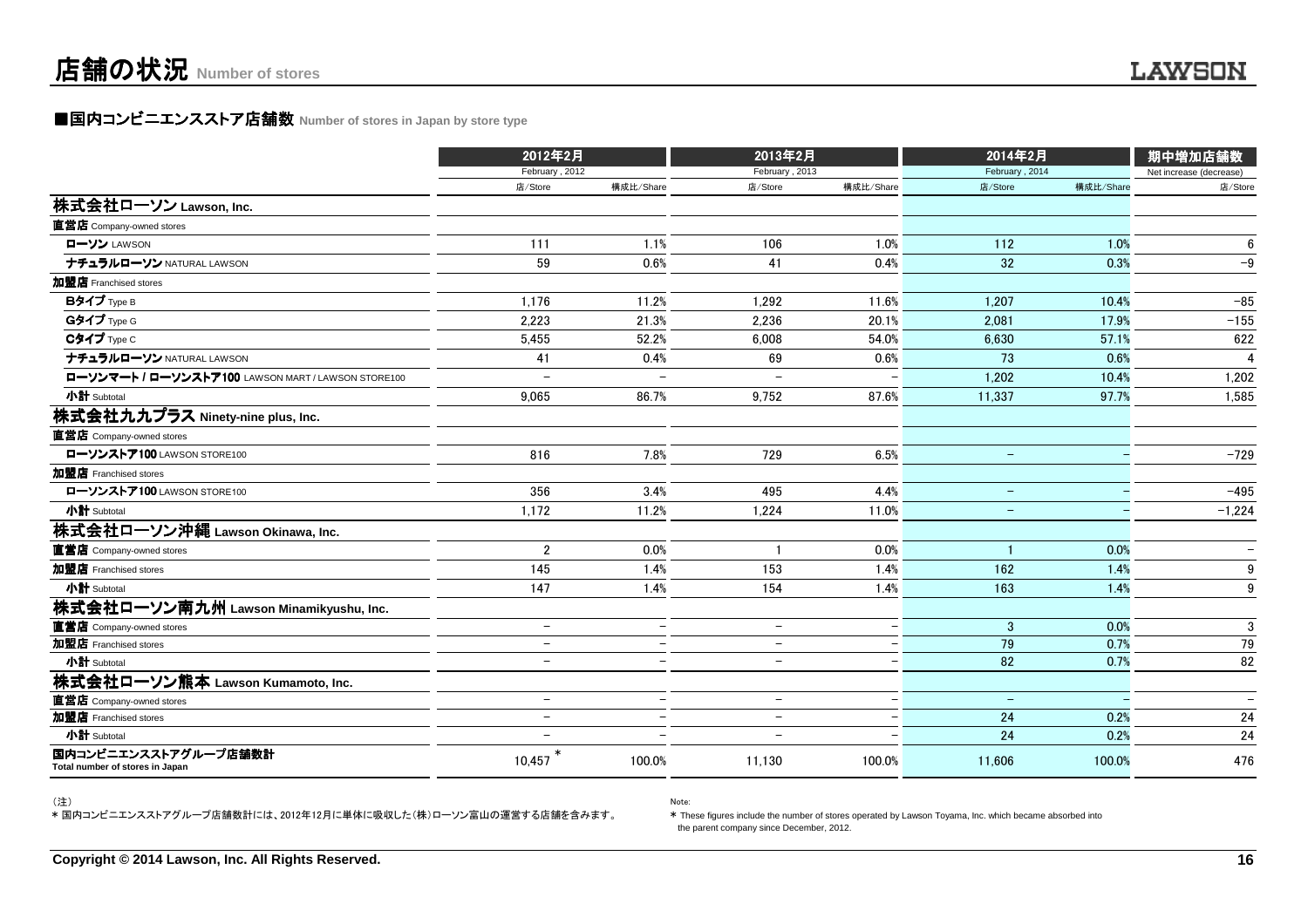## ■海外コンビニエンスストア店舗数<br>Number of convenience stores abroad and

**Number of convenience stores abroad and other segments**

|                                             | 2012年2月                  | 2013年2月           | 2014年2月        | 期中増加店舗数                 |  |
|---------------------------------------------|--------------------------|-------------------|----------------|-------------------------|--|
|                                             | February, 2012           | February, 2013    | February, 2014 | Net increase (decrease) |  |
|                                             | 店/Store                  | 店/Store           | 店/Store        | 店/Store                 |  |
| 上海華聯羅森有限公司<br>Shanghai Hualian Lawson, Inc. | 314                      | 305               | 289            | $-16$                   |  |
| 重慶羅森便利店有限公司<br>Chongqing Lawson, Inc.       | 38                       | 49                | 77             | 28                      |  |
| 大連羅森便利店有限公司<br>Dalian Lawson, Inc.          | 3                        | 8                 | 18             | 10                      |  |
| 羅森(北京)有限公司<br>Beijing Lawson, Inc.          | $\overline{\phantom{m}}$ | $\qquad \qquad -$ | 5              | 5                       |  |
| Saha Lawson Co., Ltd.                       |                          |                   | 29             | 29                      |  |
| PT MIDI UTAMA INDONESIA Tbk                 | 15                       | 83                | 61             | $-22$                   |  |
| Lawson USA Hawaii, Inc.                     |                          | $\overline{2}$    |                | $\overline{2}$          |  |
|                                             |                          |                   |                |                         |  |

#### ■その他セグメントの運営する店舗数

**Number of other segments**

|                                                   | 2012年2月        | 2013年2月        | 2014年2月        | 期中増加店舗数                 |  |
|---------------------------------------------------|----------------|----------------|----------------|-------------------------|--|
|                                                   | February, 2012 | February, 2013 | February, 2014 | Net increase (decrease) |  |
|                                                   | 店/Store        | 店/Store        | 店/Store        | 店/Store                 |  |
| ローソンHMVエンタテイメント<br>Lawson HMV Entertainment, Inc. | 39             | 46             | 50             | 4                       |  |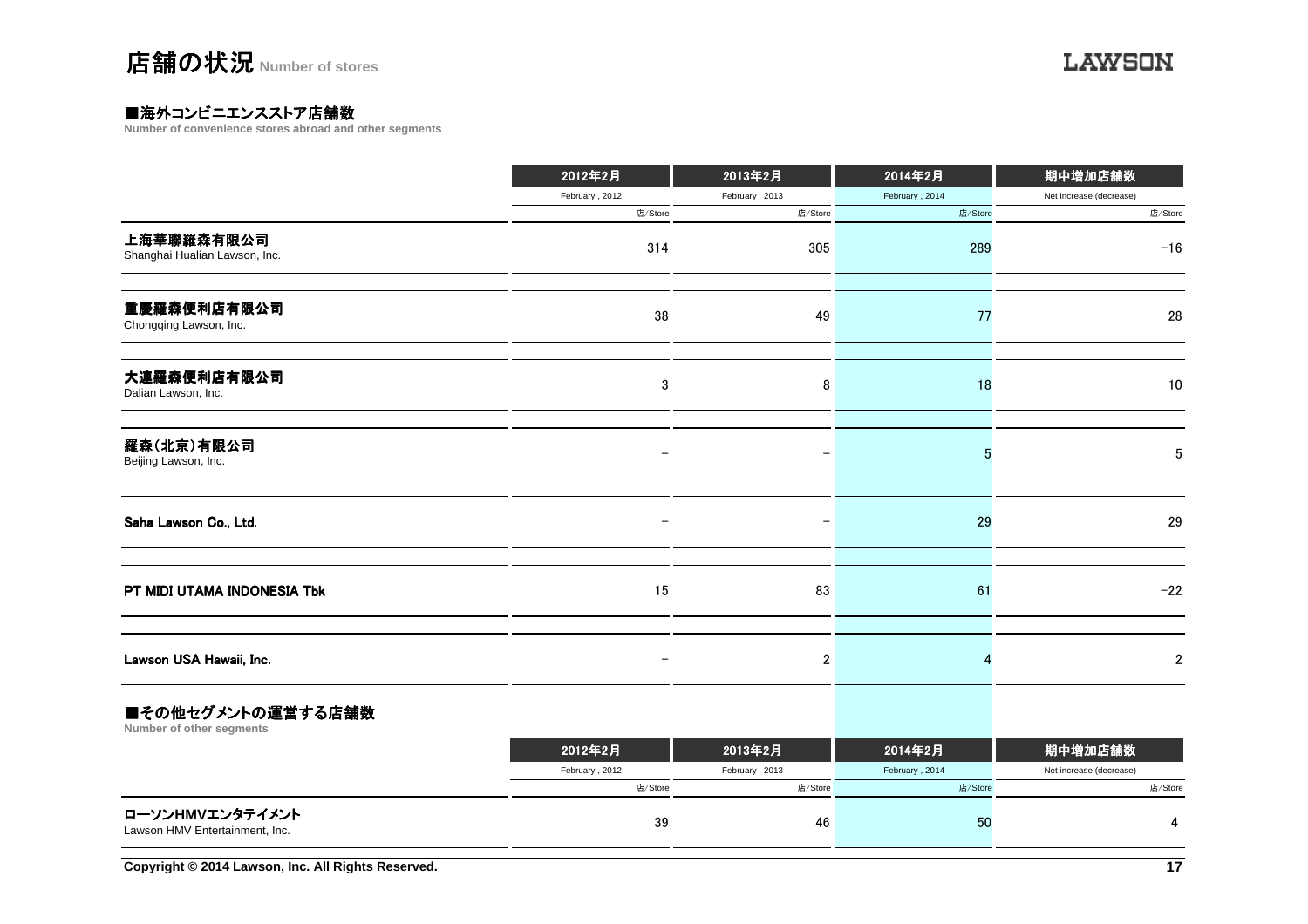#### ■都道府県別店舗分布状況 Number of stores by region and prefecture

|                |              | 2013年2月          |                          |         |         | 2014年2月                         |         | 期中増加店舗数          |                                 |                  |
|----------------|--------------|------------------|--------------------------|---------|---------|---------------------------------|---------|------------------|---------------------------------|------------------|
|                |              |                  | February, 2013           |         |         | February, 2014                  |         |                  | Net increase (decrease)         |                  |
|                |              | ローソン             | ローソンストア100               | 計       | ローソン    | ローソンマート/<br>ローソンストア100          | 計       | ローソン             | ローソンマート/<br>ローソンストア100          | 計                |
|                |              | LAWSON           | LAWSON STORE100          | Total   | LAWSON  | LAWSON MART/<br>LAWSON STORE100 | Total   | LAWSON           | LAWSON MART/<br>LAWSON STORE100 | Total            |
|                |              | 店/Store          | 店/Store                  | 店/Store | 店/Store | 店/Store                         | 店/Store | 店/Store          | 店/Store                         | 店/Store          |
| 北海道 Hokkaido   | 北海道 Hokkaido | 576              | $\overline{\phantom{0}}$ | 576     | 595     | $\overline{\phantom{m}}$        | 595     | 19               | $\overline{\phantom{m}}$        | 19               |
| 東北 Tohoku      | 青森 Aomori    | 186              | $\overline{\phantom{m}}$ | 186     | 199     | $\overline{\phantom{m}}$        | 199     | 13               | $\overline{\phantom{m}}$        | 13               |
|                | 岩手 lwate     | 159              | $\overline{\phantom{m}}$ | 159     | 160     | $\overline{\phantom{m}}$        | 160     |                  | $\overline{\phantom{m}}$        | $\mathbf{1}$     |
|                | 宮城 Miyagi    | 172              | 28                       | 200     | 185     | 30                              | 215     | 13               | $\overline{2}$                  | 15               |
|                | 秋田 Akita     | 168              | $\overline{\phantom{m}}$ | 168     | 179     | $\overline{\phantom{m}}$        | 179     | 11               | $-$                             | 11               |
|                | 山形 Yamagata  | 66               | $\overline{\phantom{m}}$ | 66      | 69      | $\overline{\phantom{m}}$        | 69      | 3                | $\overline{\phantom{m}}$        | $\sqrt{3}$       |
|                | 福島 Fukushima | 91               | $\overline{\phantom{0}}$ | 91      | 93      | $\overline{\phantom{0}}$        | 93      | $\boldsymbol{2}$ | $\overline{\phantom{0}}$        | $\overline{2}$   |
|                | 小計 Subtotal  | 842              | 28                       | 870     | 885     | 30                              | 915     | 43               | $\overline{2}$                  | 45               |
| 関東 Kanto       | 茨城 Ibaraki   | 116              | 8                        | 124     | 126     | 8                               | 134     | 10               | $\overline{\phantom{m}}$        | 10               |
|                | 栃木 Tochigi   | 125              | $\overline{\phantom{a}}$ | 125     | 134     | $\overline{\phantom{m}}$        | 134     | 9                | $\overline{\phantom{m}}$        | $\boldsymbol{9}$ |
|                | 群馬 Gunma     | $\overline{80}$  | $\overline{\phantom{m}}$ | 80      | 89      | $\qquad \qquad -$               | 89      | 9                | $\overline{\phantom{m}}$        | $\overline{9}$   |
|                | 埼玉 Saitama   | 397              | 65                       | 462     | 424     | 64                              | 488     | 27               | $-1$                            | 26               |
|                | 千葉 Chiba     | 375              | 62                       | 437     | 389     | 62                              | 451     | 14               | $-$                             | 14               |
|                | 東京 Tokyo     | 1,133            | 416                      | 1,549   | 1,137   | 415                             | 1,552   | $\overline{4}$   | $-1$                            | 3                |
|                | 神奈川 Kanagawa | 606              | 193                      | 799     | 633     | 193                             | 826     | 27               | $\overline{\phantom{m}}$        | 27               |
|                | 小計 Subtotal  | 2,832            | 744                      | 3,576   | 2,932   | 742                             | 3,674   | 100              | $-2$                            | 98               |
| 甲信越 Koshinetsu | 新潟 Niigata   | 114              | $-$                      | 114     | 122     | $\overline{\phantom{a}}$        | 122     | 8                | $\equiv$                        | 8                |
|                | 山梨 Yamanashi | 91               | $\overline{\phantom{0}}$ | 91      | 101     | $\overline{\phantom{m}}$        | 101     | 10               | $\overline{\phantom{m}}$        | $10\,$           |
|                | 長野 Nagano    | $\overline{141}$ | $\overline{\phantom{m}}$ | 141     | 149     | $\qquad \qquad -$               | 149     | 8                | $-$                             | $\overline{8}$   |
|                | 小計 Subtotal  | 346              | $-$                      | 346     | 372     | $\overline{\phantom{m}}$        | 372     | 26               | $\overline{\phantom{m}}$        | 26               |
| 北陸 Hokuriku    | 富山 Toyama    | 191              | $\overline{\phantom{m}}$ | 191     | 182     | $\overline{\phantom{m}}$        | 182     | $-9$             | $-$                             | $-9$             |
|                | 石川 Ishikawa  | 99               | $\overline{\phantom{m}}$ | 99      | 100     | $\overline{\phantom{m}}$        | 100     | $\mathbf{1}$     | $\overline{\phantom{m}}$        | $\mathbf{1}$     |
|                | 福井 Fukui     | 102              | $-$                      | 102     | 104     | $\overline{\phantom{m}}$        | 104     | $\boldsymbol{2}$ | $\overline{\phantom{m}}$        | $\overline{2}$   |
|                | 小計 Subtotal  | 392              | $\overline{\phantom{m}}$ | 392     | 386     | $\qquad \qquad -$               | 386     | $-6$             | $\overline{\phantom{m}}$        | $-6$             |
| 東海 Tokai       | 静岡 Shizuoka  | 189              | 16                       | 205     | 200     | 13                              | 213     | 11               | $-3$                            | 8                |
|                | 愛知 Aichi     | 378              | 135                      | 513     | 402     | 133                             | 535     | 24               | $-2$                            | 22               |
|                | 岐阜 Gifu      | 119              | 12                       | 131     | 130     | 11                              | 141     | 11               | $-1$                            | $10\,$           |
|                | 三重 Mie       | 104              | $\overline{\phantom{a}}$ | 104     | 106     | $\overline{\phantom{m}}$        | 106     | $\overline{2}$   | $\overline{\phantom{m}}$        | $\overline{2}$   |
|                | 小計 Subtotal  | 790              | 163                      | 953     | 838     | 157                             | 995     | 48               | $-6$                            | 42               |
| (注)            |              |                  |                          |         | Note:   |                                 |         |                  |                                 |                  |

(注)

\* 上記ローソンの店舗数には、「ローソン」「ナチュラルローソン」を含みます。

\* The above number of stores of Lawson includes LAWSON and NATURAL LAWSON.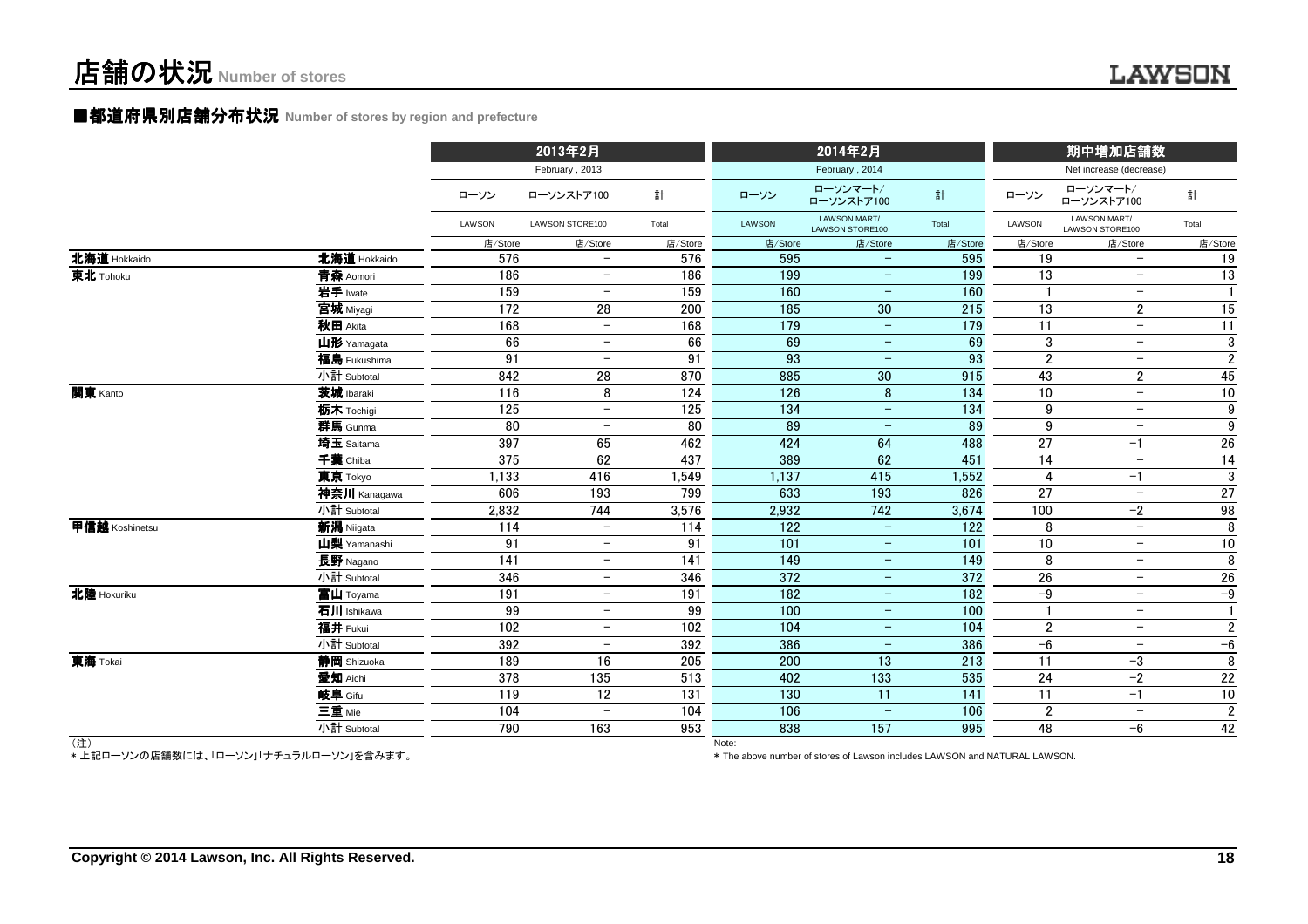#### ■都道府県別店舗分布状況 Number of stores by region and prefecture

|                                                         |                                         |         | 2013年2月                  |                 |                   | 2014年2月                         |                   | 期中増加店舗数        |                                 |                  |
|---------------------------------------------------------|-----------------------------------------|---------|--------------------------|-----------------|-------------------|---------------------------------|-------------------|----------------|---------------------------------|------------------|
|                                                         |                                         |         | February, 2013           |                 |                   | February, 2014                  |                   |                | Net increase (decrease)         |                  |
|                                                         |                                         | ローソン    | ローソンストア100               | 計               | ローソン              | ローソンマート/<br>ローソンストア100          | 計                 | ローソン           | ローソンマート/<br>ローソンストア100          | 計                |
|                                                         |                                         | LAWSON  | LAWSON STORE100          | Total           | <b>LAWSON</b>     | LAWSON MART/<br>LAWSON STORE100 | Total             | LAWSON         | LAWSON MART/<br>LAWSON STORE100 | Total            |
|                                                         |                                         | 店/Store | 店/Store                  | 店/Store         | 店/Store           | 店/Store                         | 店/Store           | 店/Store        | 店/Store                         | 店/Store          |
| 近畿 Kinki                                                | 滋賀 Shiga                                | 128     | $\overline{7}$           | 135             | 135               | 5                               | 140               |                | $-2$                            | 5                |
|                                                         | 京都 Kyoto                                | 221     | 45                       | 266             | 224               | 44                              | 268               | 3              | $-1$                            | $\overline{2}$   |
|                                                         | 大阪 Osaka                                | 848     | 156                      | 1,004           | 858               | 148                             | 1,006             | 10             | $-8$                            | $\overline{2}$   |
|                                                         | 兵庫 Hyogo                                | 550     | 43                       | 593             | 568               | 43                              | 611               | 18             | $\overline{\phantom{a}}$        | 18               |
|                                                         | 奈良 Nara                                 | 95      | $5\phantom{.0}$          | 100             | 96                | 3                               | 99                |                | $-2$                            | $-1$             |
|                                                         | 和歌山 Wakayama                            | 115     | 3                        | 118             | 114               | $\overline{\phantom{m}}$        | 114               | $-1$           | -3                              | $-4$             |
|                                                         | 小計 Subtotal                             | 1,957   | 259                      | 2,216           | 1,995             | 243                             | 2,238             | 38             | $-16$                           | 22               |
| 中国 Chugoku                                              | 鳥取 Tottori                              | 98      | $\overline{\phantom{0}}$ | $\overline{98}$ | 105               | $\equiv$                        | 105               | $\overline{7}$ | $\qquad \qquad -$               | $\overline{7}$   |
|                                                         | 島根 Shimane                              | 101     | $\overline{\phantom{m}}$ | 101             | 110               | $\overline{\phantom{m}}$        | 110               | 9              | $-$                             | $\boldsymbol{9}$ |
|                                                         | 岡山 Okayama                              | 131     | $\overline{\phantom{m}}$ | 131             | 138               | $\overline{\phantom{m}}$        | 138               | $\overline{7}$ | $\overline{\phantom{m}}$        | $\overline{7}$   |
|                                                         | 広島 Hiroshima                            | 155     | $\overline{\phantom{m}}$ | 155             | 167               | $\overline{\phantom{m}}$        | 167               | 12             | $-$                             | 12               |
|                                                         | $\mathbf{\mu}$ $\mathbf{\Pi}$ Yamaguchi | 114     | $\overline{\phantom{m}}$ | 114             | 118               | $\overline{\phantom{m}}$        | 118               | $\overline{4}$ | $-$                             | $\overline{4}$   |
|                                                         | 小計 Subtotal                             | 599     | $\overline{\phantom{m}}$ | 599             | 638               | $\overline{\phantom{m}}$        | 638               | 39             | $\overline{\phantom{0}}$        | $39\,$           |
| 四国 Shikoku                                              | <b>德島 Tokushima</b>                     | 108     | $\equiv$                 | 108             | $\frac{115}{115}$ | $-$                             | $\frac{115}{115}$ | $\overline{7}$ | $-$                             | $\overline{7}$   |
|                                                         | 香川 Kagawa                               | 104     | $\overline{\phantom{m}}$ | 104             | 113               | $\overline{\phantom{m}}$        | 113               | 9              | $-$                             | $9\,$            |
|                                                         | 愛媛 Ehime                                | 168     | $\overline{\phantom{m}}$ | 168             | 176               | $-$                             | 176               | 8              | $-$                             | 8                |
|                                                         | 高知 Kochi                                | 64      | $\overline{\phantom{m}}$ | 64              | 67                | $\overline{\phantom{m}}$        | 67                | 3              | $\overline{\phantom{0}}$        | 3                |
|                                                         | 小計 Subtotal                             | 444     | $\overline{\phantom{m}}$ | 444             | 471               | $\overline{\phantom{m}}$        | 471               | 27             | $-$                             | 27               |
| 九州 Kyushu                                               | 福岡 Fukuoka                              | 363     | 30                       | 393             | 381               | 30                              | 411               | 18             | $\overline{\phantom{m}}$        | 18               |
|                                                         | 佐賀 Saga                                 | 65      | $\overline{\phantom{m}}$ | 65              | 62                | $-$                             | 62                | $-3$           | $\overline{\phantom{m}}$        | $-3$             |
|                                                         | 長崎 Nagasaki                             | 92      | $\overline{\phantom{m}}$ | 92              | 100               | $-$                             | 100               | 8              | $\overline{\phantom{a}}$        | 8                |
|                                                         | 熊本 Kumamoto                             | 103     | $\overline{\phantom{m}}$ | 103             | 132               | $\overline{\phantom{m}}$        | 132               | 29             | $\overline{\phantom{m}}$        | 29               |
|                                                         | 大分 Oita                                 | 148     | $-$                      | 148             | 157               | $-$                             | 157               | 9              | $-$                             | 9                |
|                                                         | 宮崎 Miyazaki                             | 89      | $\overline{\phantom{m}}$ | 89              | 95                | $\overline{\phantom{m}}$        | 95                | $6\phantom{1}$ | $\qquad \qquad -$               | $6\phantom{.}$   |
|                                                         | 鹿児島 Kagoshima                           | 114     | $\overline{\phantom{m}}$ | 114             | 202               | $\overline{\phantom{m}}$        | 202               | 88             | $\overline{\phantom{0}}$        | $\overline{88}$  |
|                                                         | 小計 Subtotal                             | 974     | 30                       | 1,004           | 1,129             | $30\,$                          | 1,159             | 155            | $-$                             | 155              |
| 沖縄 Okinawa                                              | 沖縄 Okinawa                              | 154     | $\overline{\phantom{0}}$ | 154             | 163               | $\equiv$                        | 163               | 9              | $-$                             | 9                |
| 国内コンビニエンスストアグループ店舗数計<br>Total number of stores in Japan |                                         | 9,906   | 1,224                    | 11,130          | 10,404            | 1,202                           | 11,606            | 498            | $-22$                           | 476              |

(注) \* 上記ローソンの店舗数には、「ローソン」「ナチュラルローソン」を含みます。

Note:

\* The above number of stores of Lawson includes LAWSON and NATURAL LAWSON.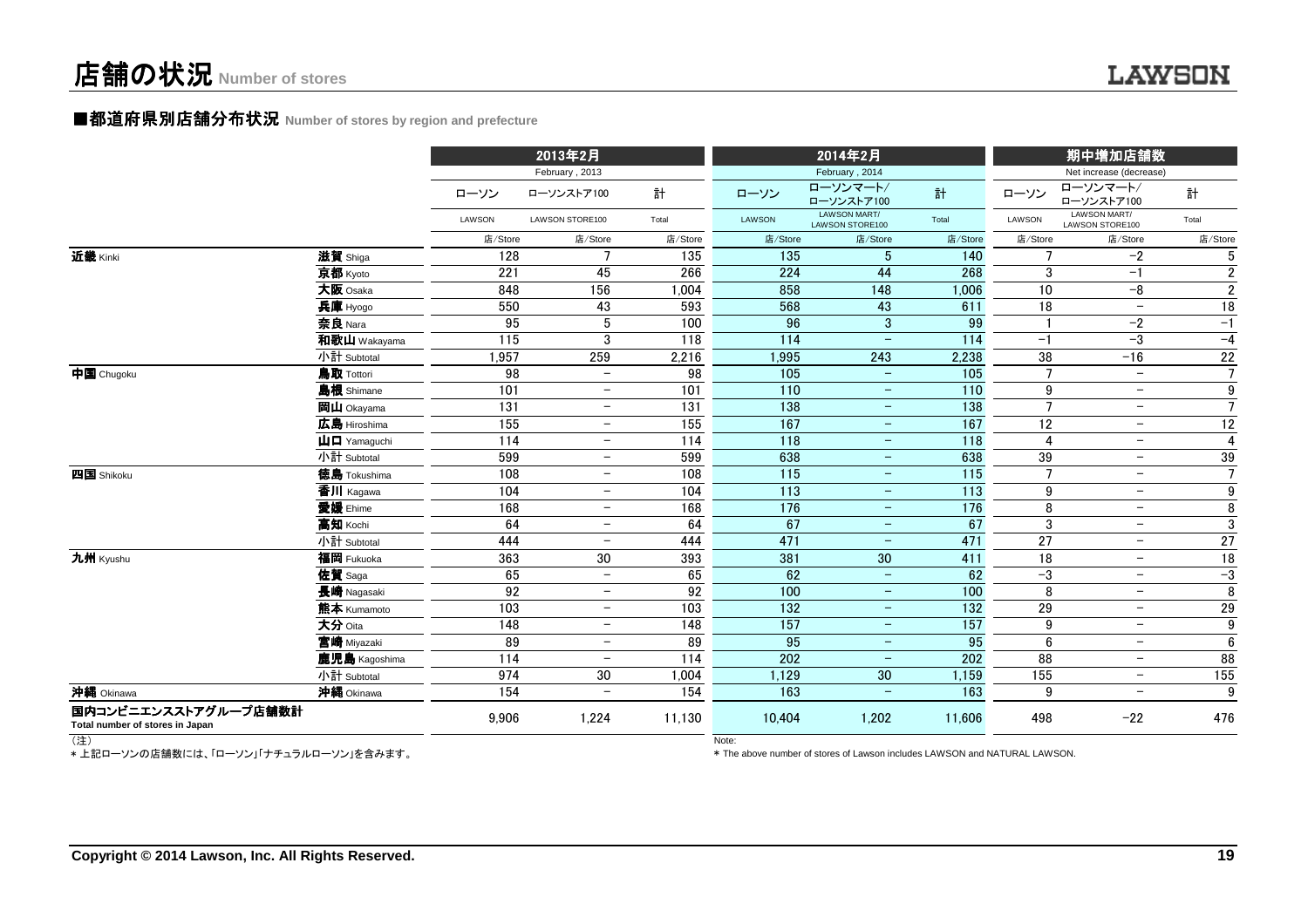|                                                   | ■既存店売上高前年比及び既存店総荒利益高前年比*1 | Net sales at existing stores and gross profit at existing stores |                     |                                       |         |  |
|---------------------------------------------------|---------------------------|------------------------------------------------------------------|---------------------|---------------------------------------|---------|--|
|                                                   | 2011年度/FY2011             | 2012年度/FY2012                                                    | 2013年度/FY2013       | 2014年度(計画)/FY2014(Forecast)           |         |  |
|                                                   | 通期/Full year              | 通期/Full year                                                     | 通期/Full year        | 第2四半期累計期間/2Q 通期計画/Full year(Forecast) |         |  |
|                                                   | 前年比/YoY                   | 前年比/YoY                                                          | 前年比/YoY             | 前年比/YoY                               | 前年比/YoY |  |
| 売上高 Net sales                                     | 105.4%                    | 100.0%                                                           | 99.8%               | 100.0%                                | 100.0%  |  |
| 総荒利益高 Gross profit                                | 104.0%                    | 101.2%                                                           | 101.5%              | 101.3%                                | 101.3%  |  |
| 売上高(連結) Net sales (consolidated)                  | 104.9%                    | 99.8%                                                            | 99.4%               |                                       |         |  |
| ■平均日販 <sup>*1</sup> Average daily sales per store |                           |                                                                  |                     |                                       |         |  |
|                                                   | 2011年度/FY2011             | 2012年度/FY2012                                                    | 2013年度/FY2013       |                                       |         |  |
|                                                   | 通期/Full year              | 通期/Full year                                                     | 通期/Full year        |                                       |         |  |
|                                                   | 千円/Thousands of yen       | 千円/Thousands of yen                                              | 千円/Thousands of yen |                                       |         |  |

| 全店<br>' stores       | $-1-$<br>54 | 547 | $-1.0$<br>٦4 |
|----------------------|-------------|-----|--------------|
| .<br>析店<br>ew stores | m a<br>UIU  | 498 | 506          |
|                      |             |     |              |

| ■既存店客数及び客単価 <sup>*1</sup> | Average number of customers and average purchase value per customer in exsisting stores |         |                  |         |                  |         |  |  |  |
|---------------------------|-----------------------------------------------------------------------------------------|---------|------------------|---------|------------------|---------|--|--|--|
|                           | 2011年度/FY2011                                                                           |         | 2012年度/FY2012    |         | 2013年度/FY2013    |         |  |  |  |
|                           | 通期/Full year                                                                            |         | 通期/Full year     |         | 通期/Full year     |         |  |  |  |
|                           | 人・円/Persons, yen                                                                        | 前年比/YoY | 人·円/Persons, yen | 前年比/YoY | 人·円/Persons, yen | 前年比/YoY |  |  |  |
| 客数 Number of customers    | 882                                                                                     | 101.0%  | 873              | 99.4%   | 854              | 99.0%   |  |  |  |
| 客単価 Spending per customer | 596                                                                                     | 104.3%  | 599              | 100.6%  | 597              | 100.8%  |  |  |  |
|                           |                                                                                         |         |                  |         |                  |         |  |  |  |

| ■全店商品別販売構成の推移及び総荒利益率の状況*╵           |                 |        |                     |                 | Sales and gross profit margin by merchandise category at store level (All stores) |              |                 |        |                                       |                          |                             |  |
|-------------------------------------|-----------------|--------|---------------------|-----------------|-----------------------------------------------------------------------------------|--------------|-----------------|--------|---------------------------------------|--------------------------|-----------------------------|--|
|                                     | 2011年度/FY2011   |        |                     | 2012年度/FY2012   |                                                                                   |              | 2013年度/FY2013   |        |                                       |                          | 2014年度(計画)/FY2014(Forecast) |  |
|                                     | 通期/Full year    |        |                     | 通期/Full year    |                                                                                   | 通期/Full year |                 |        | 第2四半期累計期間/2Q 通期計画/Full year(Forecast) |                          |                             |  |
|                                     |                 |        | 総荒利益率               |                 |                                                                                   | 総荒利益率        |                 |        | 総荒利益率                                 |                          |                             |  |
|                                     | 十億円             | 構成比    | <b>Gross Profit</b> | 十億円             | 構成比                                                                               | Gross Profit | 十億円             | 構成比    | <b>Gross Profit</b>                   |                          | 総荒利益率                       |  |
|                                     | billions of yen | Share  | Margin              | billions of yen | Share                                                                             | Margin       | billions of yen | Share  | Margin                                |                          | <b>Gross Profit Margin</b>  |  |
| ファストフード Fast foods                  | 325.9           | 20.1%  | 38.2%               | 352.6           | 20.8%                                                                             | 38.4%        | 391.5           | 22.4%  | 38.9%                                 | -                        |                             |  |
| 日配食品 Daily delivered foods          | 201.9           | 12.5%  | 34.5%               | 213.0           | 12.6%                                                                             | 34.4%        | 219.7           | 12.6%  | 34.1%                                 | -                        |                             |  |
| 加工食品 Processed foods                | 916.8           | 56.5%  | 23.8%               | 948.9           | 56.0%                                                                             | 23.9%        | 957.0           | 54.9%  | 24.0%                                 | $\overline{\phantom{m}}$ |                             |  |
| うち、タバコ Cigarettes                   | 459.1           | 28.3%  | 10.5%               | 475.1           | 28.1%                                                                             | 10.5%        | 474.1           | 27.2%  | 10.5%                                 | $\overline{\phantom{m}}$ |                             |  |
| 非食品 Non-food products <sup>*2</sup> | 176.6           | 10.9%  | 43.4%               | 178.7           | 10.6%                                                                             | 45.6%        | 176.5           | 10.1%  | 47.7%                                 | -                        |                             |  |
| 合計 Total                            | 1.621.3         | 100.0% | 30.1%               | 1.693.4         | 100.0%                                                                            | 30.5%        | 1.744.7         | 100.0% | 31.0%                                 | 31.3%                    | 31.4%                       |  |
| $\sim$                              |                 |        |                     |                 | $k + 1$                                                                           |              |                 |        |                                       |                          |                             |  |

(注)

note: the contract of the contract of the contract of the contract of the contract of the contract of the contract of the contract of the contract of the contract of the contract of the contract of the contract of the cont

\*1 売上高(連結)を除く上記の数値は、「ローソン」及び「ナチュラルローソン」店舗の合計です。\*1 These figures are a sum of total LAWSON and NATURAL LAWSON stores.

\*2 Gross profit of non-food products includes service commissions.

#### 分類 Category

| ファストフード Fast foods         | 米飯・麺・調理パン(サンドイッチ等)・デリカ・ファストフード 等 Rice, noodles, bread, delicatessen items, over-the-counter fast foods.    |
|----------------------------|------------------------------------------------------------------------------------------------------------|
| 日配食品 Daily delivered foods | ベーカリー・デザート・アイスクリーム・生鮮食品 等 Bakery items, desserts, ice cream, perishable food (vegitable, fruits and meat). |
| 加工食品 Processed foods       | 飲料・酒類・タバコ・加工食品・菓子 等 Soft drinks, alcoholic bevarages, cigarettes, processed foods, confectionery.          |
| 非食品 Non-food products      | 日用品・本・雑誌   等 Daily necessities, books, magazines, online merchandise sales and services.                   |

\*2 非食品の総荒利益率は、手数料収入を含め算出しております。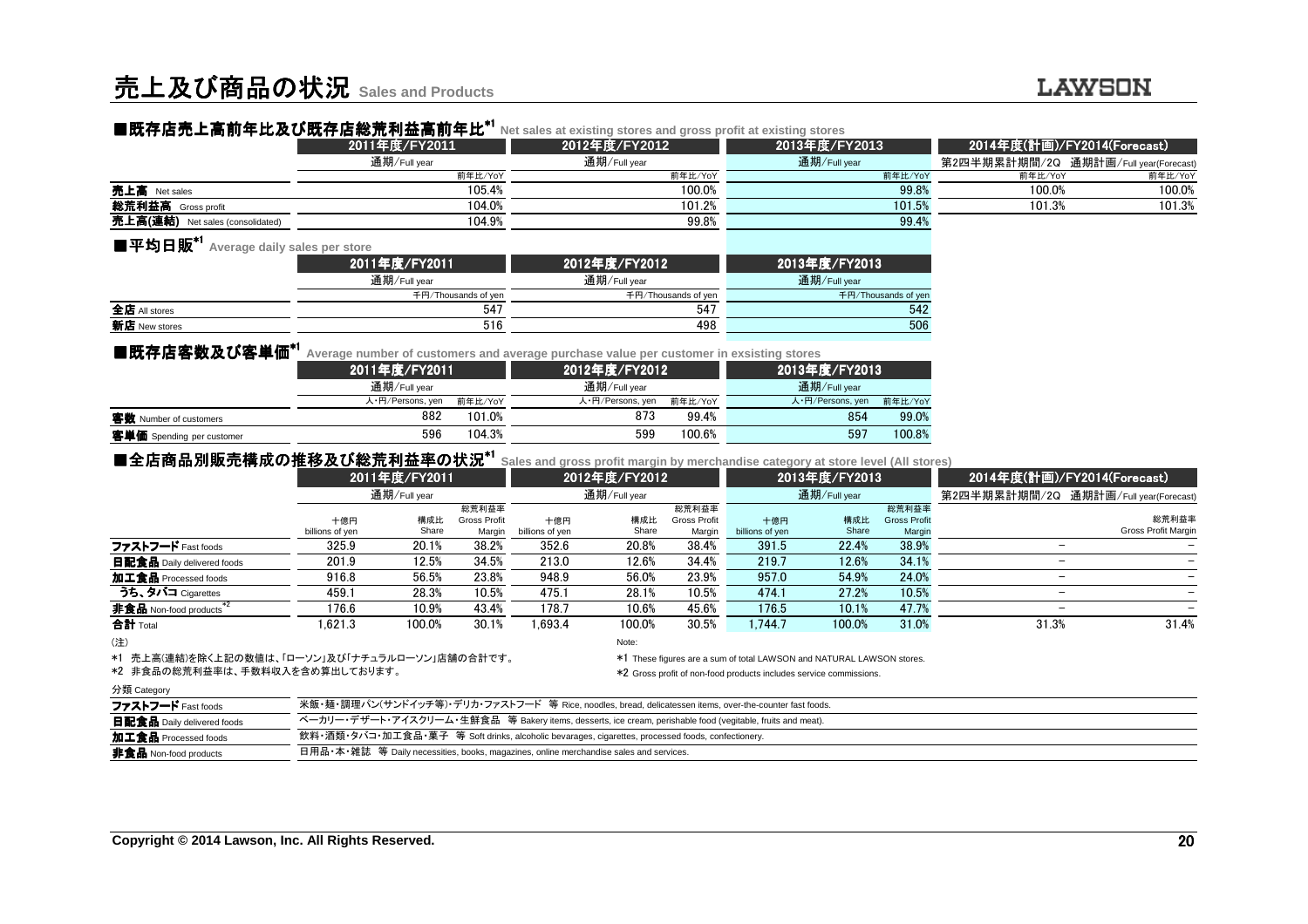# ■酒・タバコ取扱店及び24時間営業店舗数 時間営業店舗数、駐車場設置店舗数 、駐車場設置店舗数 **Liquor-licensed, cigarette-licensed, 24-hour operating and parking-lot equipped stores**

|                                                 |         | 2011年度/FY2011<br>通期/Full year |         | 2012年度/FY2012       | 2013年度/FY2013<br>通期/Full year |                     |
|-------------------------------------------------|---------|-------------------------------|---------|---------------------|-------------------------------|---------------------|
|                                                 |         |                               |         | 通期/Full year        |                               |                     |
|                                                 | 店/Store | 総店舗数に占める割合<br>Share           | 店/Store | 総店舗数に占める割合<br>Share | 店/Store                       | 総店舗数に占める割合<br>Share |
| 酒取扱店 Liquor-licensed stores                     | 8.955   | 98.8%                         | 9.579   | 98.2%               | 11.127                        | 98.1%               |
| タバコ取扱店 Cigarette-licensed stores                | 8.598   | 94.8%                         | 9.132   | 93.6%               | 10.300                        | 90.9%               |
| 24時間営業店 24-hour operating stores                | 8.814   | 97.2%                         | 9.476   | 97.2%               | 11.051                        | 97.5%               |
| <b>駐車場設置店</b> Stores equipped with parking lots | 6.696   | 73.9%                         | 7.199   | 73.8%               | 7.690                         | 67.8%               |

## ■平均在庫(全店 期末1店舗当たり平均在庫売価 たり平均在庫売価) **Inventory turnover in days (Based on all stores, inventory per store)**

|                                 | 2011年度/FY2011                  |              | 2012年度/FY2012                  |              | 2013年度/FY2013                  |         |
|---------------------------------|--------------------------------|--------------|--------------------------------|--------------|--------------------------------|---------|
|                                 |                                | 通期/Full year |                                | 通期/Full year | 通期/Full year                   |         |
|                                 | 千円・日<br>Thousands of yen, days | 前年比/YoY      | 千円・日<br>Thousands of yen, days | 前年比/YoY      | 千円・日<br>Thousands of yen, days | 前年比/YoY |
| 在庫 Inventory                    | 6.407                          | 102.7%       | 6.505                          | 101.5%       | 7.001                          | 107.6%  |
| 在庫日数 Inventory turnover in days | 12.8                           | 102.4%       | 13.2                           | 102.8%       | 14.                            | 107.3%  |

#### ■売場面積(全店) **Area of floor (All stores)**

|                      |                              | 2011年度/FY2011<br>通期/Full year |                              | 2012年度/FY2012 | 2013年度/FY2013                |         |  |
|----------------------|------------------------------|-------------------------------|------------------------------|---------------|------------------------------|---------|--|
|                      |                              |                               |                              | 通期/Full year  | 通期/Full year                 |         |  |
|                      | m <sup>-</sup> /Square meter | 前年比/YoY                       | m <sup>2</sup> /Square meter | 前年比/YoY       | m <sup>2</sup> /Square meter | 前年比/YoY |  |
| 全店売場面積 Area of floor | .007.962                     | 102.8%                        | 1.084.739                    | 107.6%        | .252.221                     | 115.4%  |  |
|                      |                              |                               |                              |               |                              |         |  |

## ■収納代行業務の状況(全店) Third party bill settlement (All stores)<br>2011年度/EY2011

|                                |                                     | 2011年度/FY2011<br>通期/Full year |                                     | 2012年度/FY2012 | 2013年度/FY2013<br>通期/Full year       |         |
|--------------------------------|-------------------------------------|-------------------------------|-------------------------------------|---------------|-------------------------------------|---------|
|                                |                                     |                               |                                     | 通期/Full year  |                                     |         |
|                                | 百万円、百万件<br>Millions of yen, million | 前年比/YoY                       | 百万円、百万件<br>Millions of yen, million | 前年比/YoY       | 百万円、百万件<br>Millions of yen, million | 前年比/YoY |
| <b>収納金額</b> Transaction amount | .725.788                            | 105.3%                        | 1.879.679                           | 108.9%        | 1.979.383                           | 105.3%  |
| 取扱件数 Number of settlement      | 177.7                               | 104.7%                        | 190.4                               | 107.1%        | 196.1                               | 103.0%  |
| 手数料収入 Commission revenues      | 9.487                               | 105.1%                        | 10.191                              | 107.4%        | 10.584                              | 103.9%  |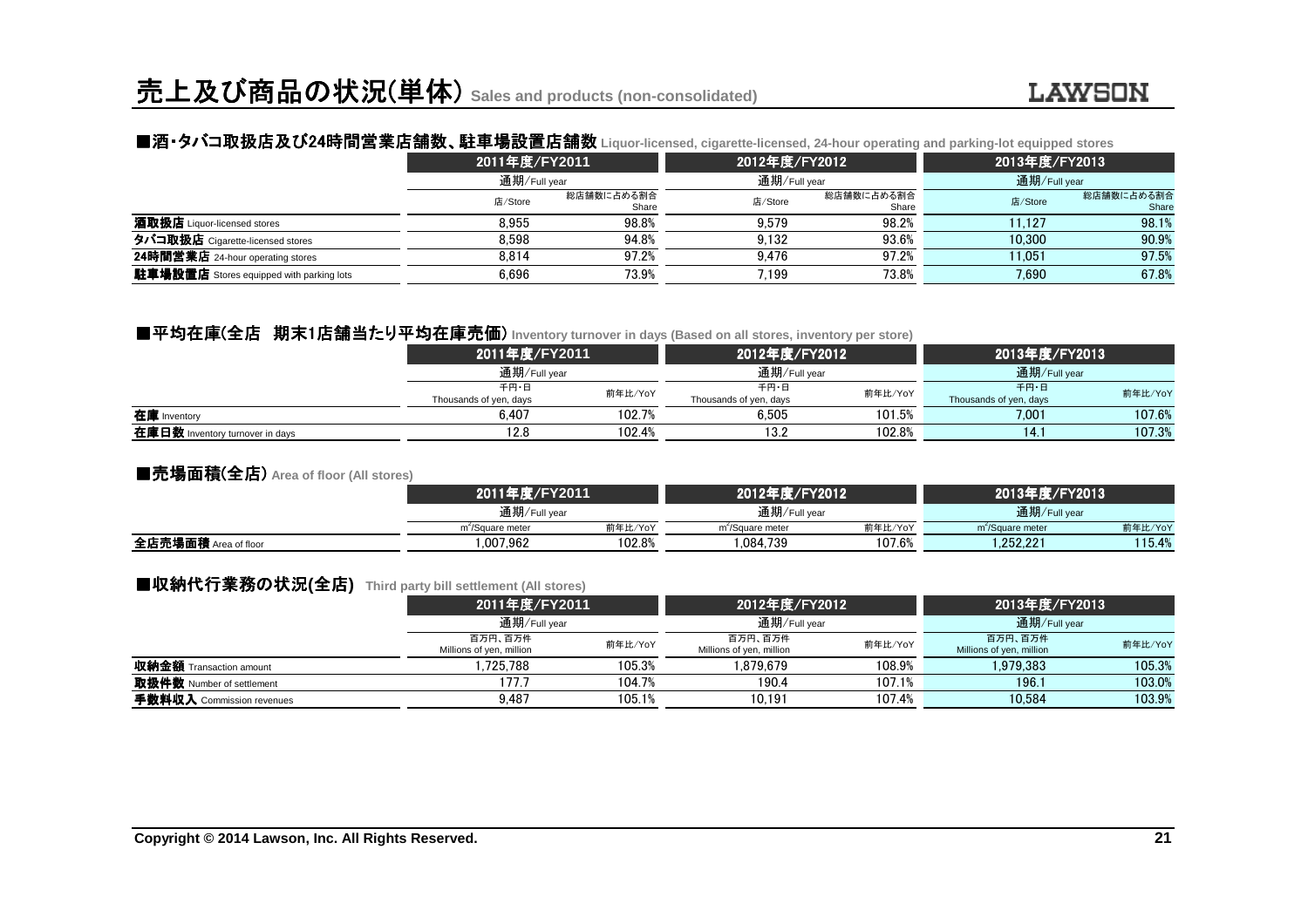# 従業員の状況 **Number of employees**

|                                            | 2011年度/FY2011 |                             | 2012年度/FY2012 |                             | 2013年度/FY2013 |                             |  |
|--------------------------------------------|---------------|-----------------------------|---------------|-----------------------------|---------------|-----------------------------|--|
|                                            |               | 通期/Full year                |               | 通期/Full year                | 通期/Full year  |                             |  |
|                                            | 人/Persons     | 期首差/Net increase (decrease) | 人/Persons     | 期首差/Net increase (decrease) | 人/Persons     | 期首差/Net increase (decrease) |  |
| 単体 Non-consolidated                        |               |                             |               |                             |               |                             |  |
| 従業員数 Employees                             | 3,342         | 37                          | 3,482         | 140                         | 3,544         | 62                          |  |
| パートタイマー<br>Part-time and temporary workers | 2.163         | $-411$                      | 1.964         | $-199$                      | 1.866         | $-98$                       |  |
| <b>連結子会社</b> Consolidated subsidiaries     |               |                             |               |                             |               |                             |  |
| 従業員数 Employees                             | 3.133         | 735                         | 2.922         | $-211$                      | 2.792         | $-130$                      |  |
| パートタイマー<br>Part-time and temporary workers | 6.855         | 550                         | 6.881         | 26                          | 6.414         | $-467$                      |  |
| 連結計 Consolidated                           |               |                             |               |                             |               |                             |  |
| 従業員数 Employees                             | 6.475         | 772                         | 6.404         | $-71$                       | 6.336         | $-68$                       |  |
| パートタイマー<br>Part-time and temporary workers | 9.018         | 139                         | 8.845         | $-173$                      | 8.280         | $-565$                      |  |
|                                            |               |                             |               |                             |               |                             |  |